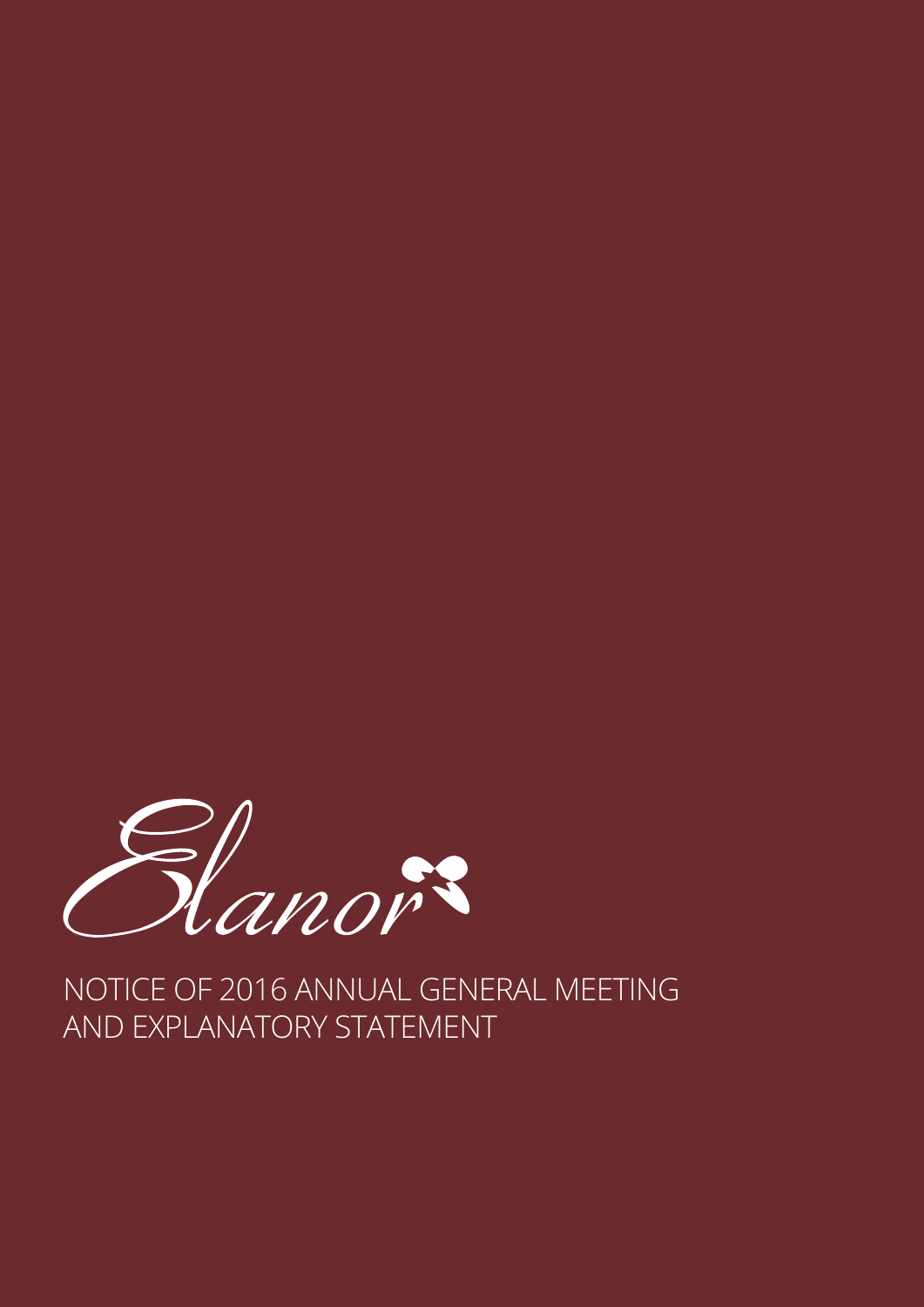

# Notice of Annual General Meeting

Notice is hereby given that the Annual General Meeting of Elanor Investors Limited ("EIL" or "the Company") and unitholders of Elanor Investment Fund ("EIF"), (together "Elanor" or "the Group") will be held:

on Thursday 10 November 2016

at 10 am Sydney time

## at Computershare Investor Services, Level 4, 60 Carrington Street, Sydney NSW 2000

for the purpose of transacting the items of business set out below.

The attached Explanatory Statement is provided to supply shareholders and unitholders (together "Securityholders") with information to enable Securityholders to make an informed decision regarding the Resolutions set out in this Notice. The Explanatory Statement is to be read in conjunction with this Notice.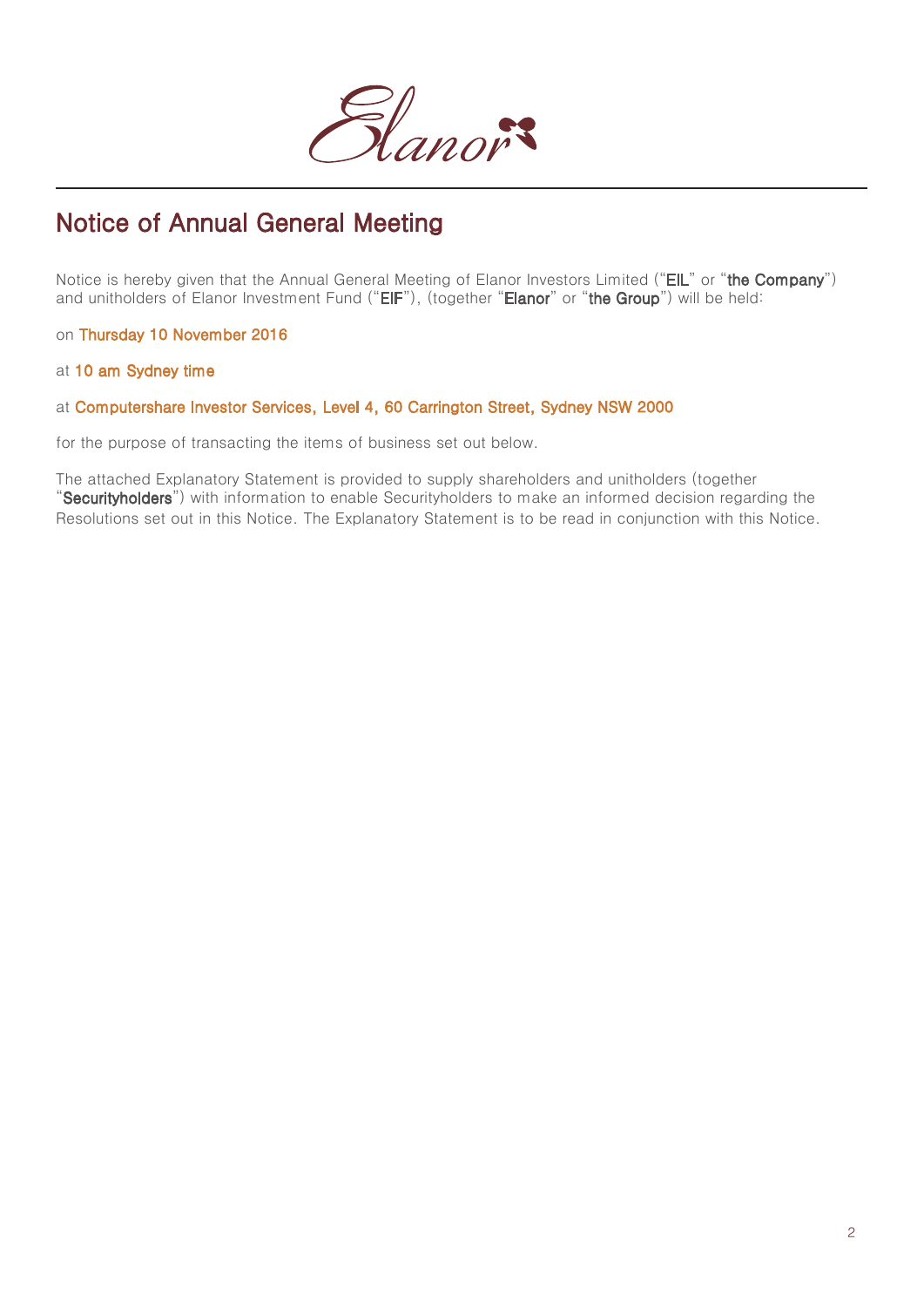

## Items of Business

## 1. FINANCIAL STATEMENTS AND REPORTS

To receive and consider the annual statements and reports of the Group for the financial year ended 30 June 2016.

## 2. ADOPTION OF THE REMUNERATION REPORT Resolution 1

To consider and, if thought fit, to pass, with or without amendment, the following resolution as a non-binding resolution of FIL:

"That, for the purpose of Section 250R(2) of the Corporations Act and for all other purposes, approval is given for the adoption of the remuneration report as contained in the Group's annual report for the financial year ended 30 June 2016."

**Short explanation:** EIL is required to put a resolution to adopt the remuneration report of the Group at each annual general meeting. This is an advisory resolution only and does not bind the Directors or EIL.

Voting exclusion: A voting exclusion applies to this resolution - details are set out in the Explanatory Statement.

## 3. RE-ELECTION OF EIL DIRECTOR – MR WILLIAM MOSS AO

#### Resolution 2

To consider and, if thought fit, to pass, with or without amendment, the following resolution as an **ordinary** resolution of EIL:

"That, for the purpose of the Constitution and for all other purposes, Mr William Moss, a Director who retires by rotation, and being eligible, is re-elected as a Director of the Company."

Short explanation: Mr William Moss is currently a non-executive Director and is presented for re-election in accordance with the rotation requirements of EIL's Constitution.

## 4. APPROVAL OF ADDITIONAL PLACEMENT CAPACITY

#### Resolution 3

To consider and, if thought fit, to pass, with or without amendment, the following resolution as a **special** resolution of each of EIL and EIF:

"That, for the purposes of ASX Listing Rule 7.1A and for all other purposes, approval is given for the Group to issue Equity Securities up to 10% of the issued capital of the Group (at the time of issue) calculated in accordance with the formula prescribed in ASX Listing Rule 7.1A.2, to be issued on the terms and conditions set out in the Explanatory Statement accompanying this Notice.'

**Short explanation:** ASX Listing Rule 7.1A permits eligible entities to obtain Securityholder approval to issue an additional 10% of the entities' issued Equity Securities during a 12 month period. Securityholder approval must be given by a special resolution (at least 75% approval) at an annual general meeting.

Voting exclusion: A voting exclusion applies to this resolution – details are set out in the Explanatory Statement.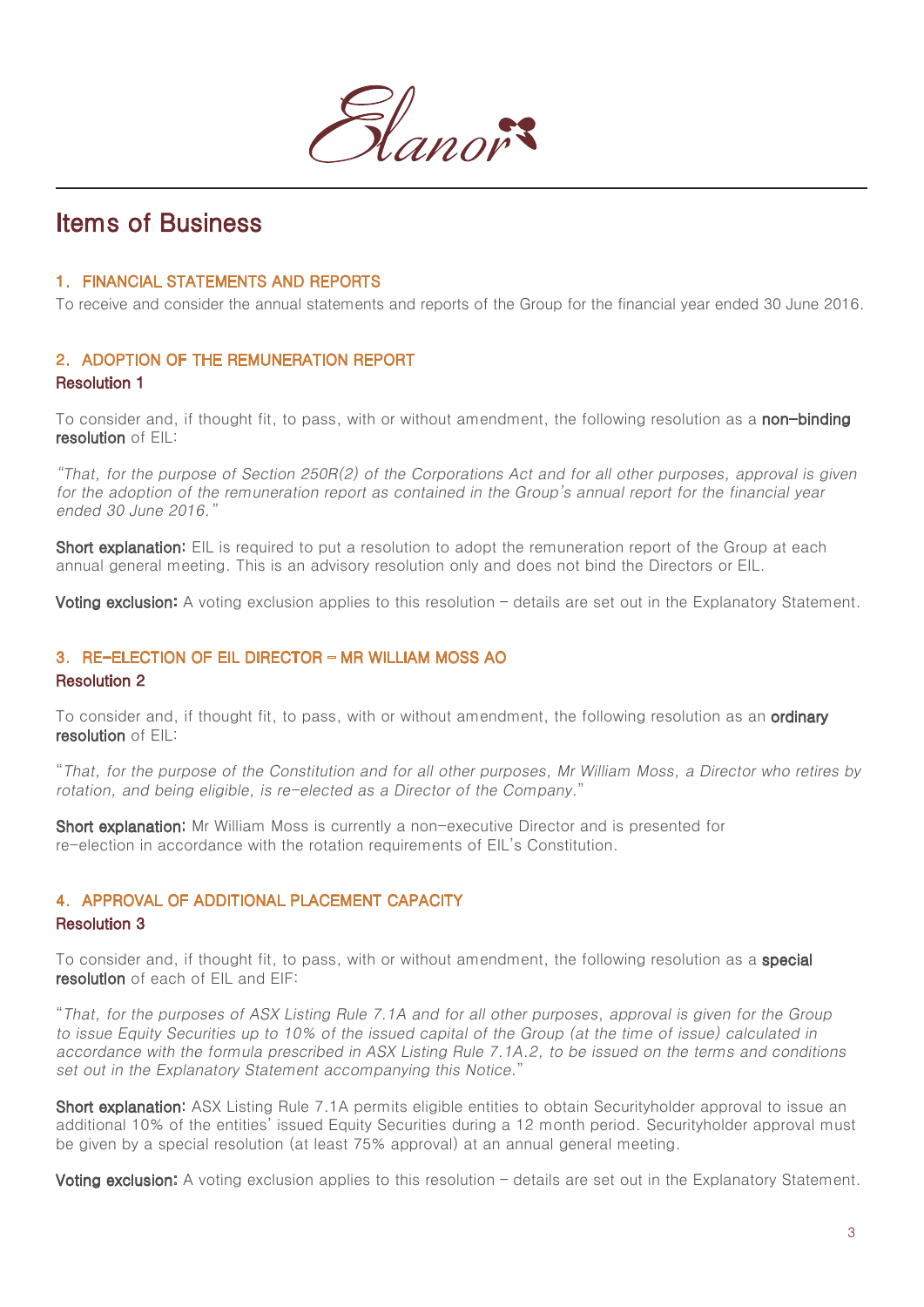

## 5. RATIFICATION OF THE ISSUE OF EQUITY SECURITIES Resolution 4

To consider and, if thought fit, to pass, with or without amendment, the following resolution as an **ordinary** resolution of each of EIL and EIF:

"That, for the purposes of ASX Listing Rule 7.4 and for all other purposes, Securityholders ratify the allotment and issue of 10,707,930 Equity Securities in the Group to certain sophisticated, professional and institutional investors for a price of \$1.85 per security on the terms and conditions set out in the Explanatory Statement accompanying this Notice."

**Short explanation:** ASX Listing Rule 7.4 allows eligible entities in a general meeting to subsequently approve an issue of securities for the purposes of ASX Listing Rule 7.1. If approval is granted, the issue of securities is treated as having been made with approval. The Group is seeking Securityholder approval so as to preserve its ability to issue up to 15% of its issued capital, if required, in the next 12 months without Securityholder approval.

Voting exclusion: A voting exclusion applies to this resolution – details are set out in the Explanatory Statement.

## 6. ISSUE OF OPTIONS UNDER THE FY17 FEE SACRIFICE OFFER Resolution 5

To consider and, if thought fit, to pass, with or without amendment, the following as an **ordinary resolution** of each of EIL and EIF:

"That for the purposes of ASX Listing Rule 10.14 and for all other purposes, approval is given for the issue of up to a maximum of 2,872,340 Options to the Non-Executive Directors, under the FY17 Fee Sacrifice Offer pursuant to the Elanor Investors Group Rights and Options Plan on the terms and conditions set out in the Explanatory Statement accompanying this Notice."

**Short explanation:** Elanor Investors Group plans to issue Options under the Elanor Investors Group Rights and Options Plan to Mr. Paul Bedbrook, Mr. Nigel Ampherlaw, and Mr. William Moss (the "Non-Executive Directors") as part of a Non-Executive Director FY17 Fee Sacrifice Offer, on the terms set out in the Explanatory Statement.

Voting exclusion: A voting exclusion applies to this resolution – details are set out in the Explanatory Statement.

## 7. GRANT OF RESTRICTED SECURITIES TO THE MANAGING DIRECTOR AND CHIEF EXECUTIVE OFFICER Resolution 6

To consider and, if thought fit, to pass, with or without amendment, the following as an **ordinary resolution** of each of EIL and EIF:

"That, for the purposes of ASX Listing Rule 10.14 and all other purposes, approval is given for the issue of up to a maximum of 700,000 Restricted Securities to the Managing Director and Chief Executive Officer (in relation to the FY17 deferred STI award) under the Elanor Investors Group Short Term Incentive Plan, on the terms summarised in the Explanatory Statement."

Short explanation: Elanor Investors Group plans to issue Restricted Securities to incentivise the Managing Director and Chief Executive Officer on the terms summarised in the Explanatory Statement.

Voting exclusion: A voting exclusion applies to this resolution – details are set out in the Explanatory Statement.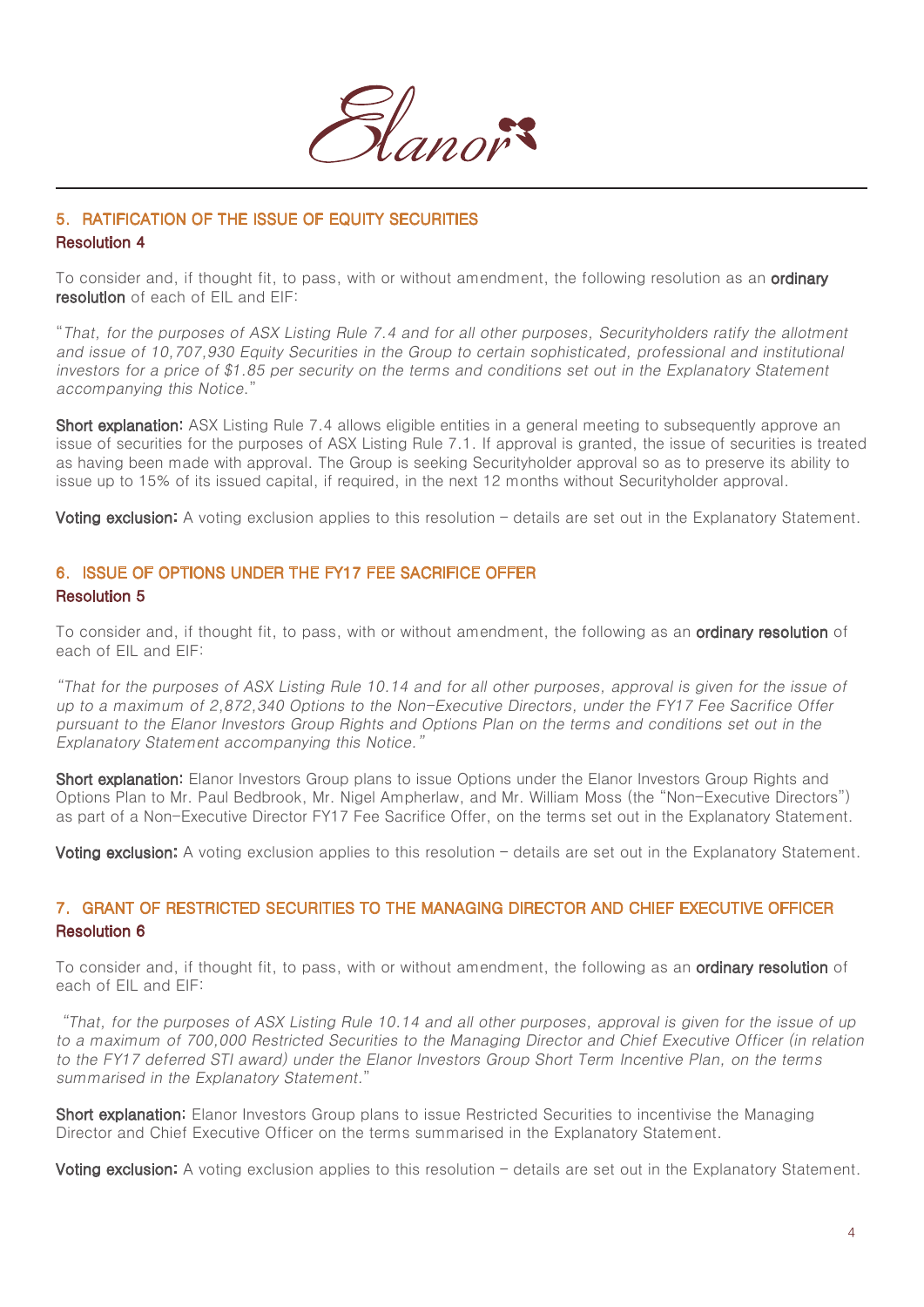

# How to Vote – Voting Notes

These Voting Notes should be read together with and form part of the Notice of Meeting.

## 1. SECURITYHOLDERS ELIGIBLE TO VOTE

In accordance with section  $1074E(2)(g)(i)$  of the Corporations Act and regulation 7.11.37 of the Corporations Regulations, Elanor has determined that for the purposes of the Meeting, all Securities will be taken to be held by the registered holders at 7pm Sydney time on 8 November 2016.

Accordingly, Security transfers registered after that time will be disregarded in determining entitlements to attend and vote at the Meeting.

#### 2. ADMISSION TO MEETING

If you will be attending the Annual General Meeting and you will not appoint a proxy, please bring your proxy form (if you still have one) to the meeting to help speed admission. Your proxy form contains identification details that can be scanned upon entry. You will be able to register from 9:00 am on the day of the meeting. If you do not bring your proxy form with you, you will still be able to attend and vote at the Annual General Meeting, but representatives from Computershare will need to verify your identity.

#### 3. PROXIES

If you are eligible to vote but do not plan to attend the AGM, you are encouraged to complete and return a proxy form. You are entitled to appoint one or two proxies. Where two proxies are appointed, you may specify the number or proportion of votes that each may exercise, failing which each may exercise half of the votes.

A proxy need not be a Securityholder of Elanor. If you want to appoint one proxy, you can use the form provided. If you want to appoint two proxies, please follow the instructions on the proxy form. If you sign and return a proxy form and do not nominate a person to act as your proxy, the Chair will be appointed as your proxy by default.

The Constitution provides that on a show of hands, every person present and entitled to vote has one vote. If you appoint a proxy who is also a Securityholder or is also a proxy for another Securityholder, your directions may not be effective on a show of hands. Your directions will however be effective if a poll is taken on the relevant resolution.

#### 4. WHERE TO LODGE YOUR PROXY

You may lodge a proxy by following the instructions set out on the proxy form accompanying this Notice of Meeting. To be effective the proxy must be received by Computershare (www.computershare.com.au) in accordance with the instructions on the proxy form at the postal address or fax number below, not later than 10am Sydney time on 8 November 2016:

Computershare Investor Services Pty Limited GPO Box 242 Melbourne VIC 3000 Australia

Or to: Fax 1800 783 447 if overseas to: +61 (3) 9473 2555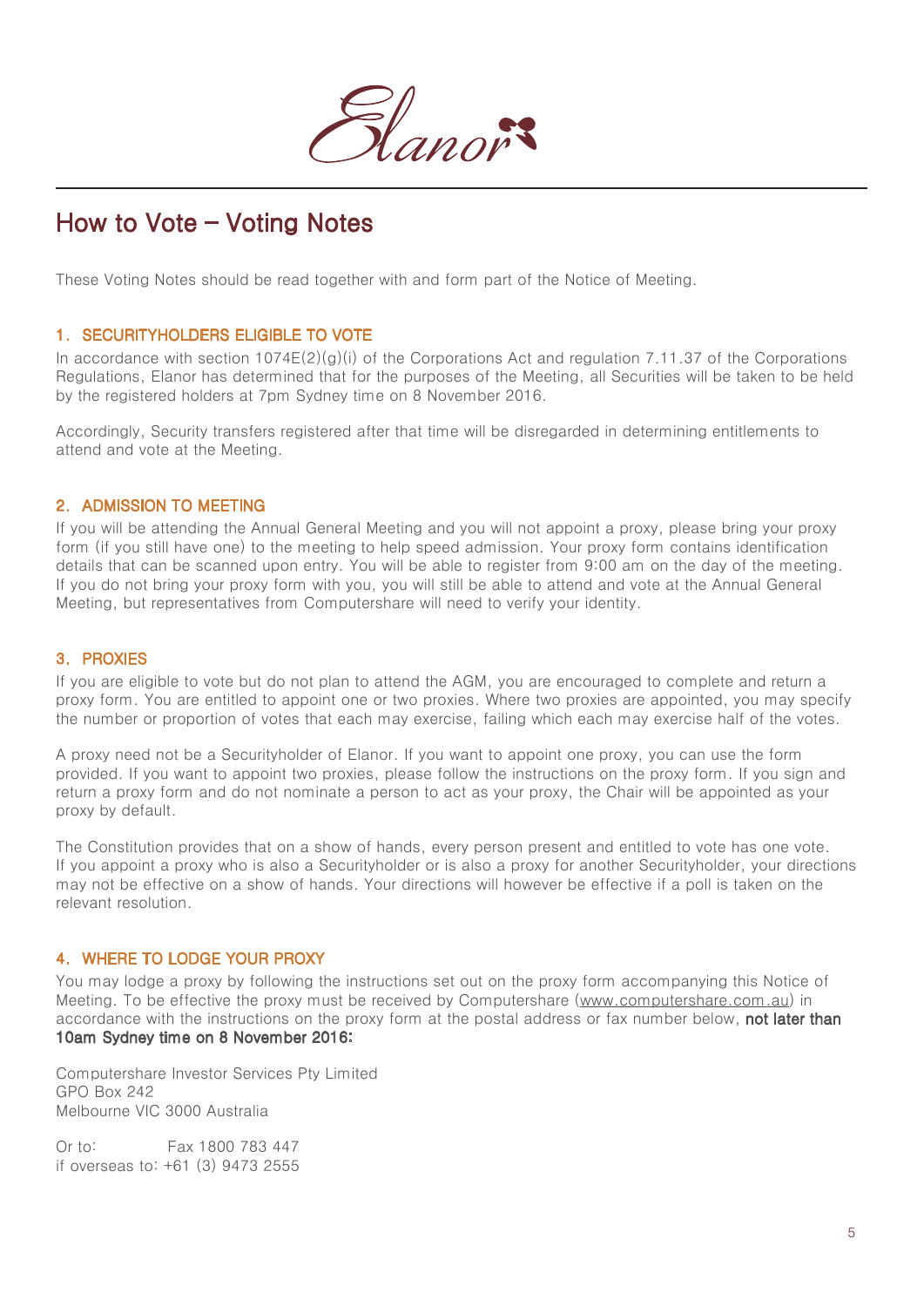

## 5. CORPORATE REPRESENTATIVES

A corporate Securityholder wishing to appoint a person to act as its representative at the AGM may do so by providing that person with:

- a letter, certificate or form authorising him or her as the corporate Securityholder's representative, executed in accordance with the corporate Securityholder's Constitution; or
- a copy of the Resolution appointing the representative, certified by a secretary or director of the corporate Securityholder.

A form may be obtained from the Computershare website at www.investorcentre.com under the information tab "Downloadable Forms".

### 6. APPOINTMENT OF THE CHAIR OR OTHER KEY MANAGEMENT PERSONNEL AS YOUR PROXY

Due to the voting exclusions and requirements referred to in the Notice of Meeting, if you intend to appoint any Director or Key Management Personnel or their Closely Related Parties, other than the Chair, as your proxy, you should direct your proxy how to vote on Resolution 1 (Adoption of the Remuneration Report), Resolution 5 (Issue of Options under the FY17 Fee Sacrifice Offer), and Resolution 6 (Grant of Restricted Securities to the Managing Director and Chief Executive Officer) by marking either "For", "Against" or "Abstain" on the proxy form for the relevant item of business.

If you do not direct such a proxy how to vote on that Resolution, they will not be able to vote an undirected proxy and your vote will not be counted on that Resolution. This does not apply to the Chair, who is able to vote undirected proxies on all Resolutions.

#### 7. HOW THE CHAIR WILL VOTE UNDIRECTED PROXIES

The Chair intends to vote any undirected proxies in favour of all six Resolutions.

You should note that if you appoint the Chair as your proxy, or the Chair is appointed your proxy by default, you will be taken to authorise the Chair to exercise the proxy even if the Resolution is connected directly or indirectly with the remuneration of a member of the Key Management Personnel.

If you wish, you can appoint the Chair as your proxy and direct the Chair to cast your votes contrary to the above stated voting intention or to abstain from voting on a Resolution. Simply mark your voting directions on the proxy form before you return it.

#### 8. VOTING EXCLUSIONS

Certain voting exclusions apply to Resolutions 1, 3, 4, 5 and 6 - details are set out in the Explanatory Statement.

By order of the Board

Symon Simmons Company Secretary Date: 30 September 2016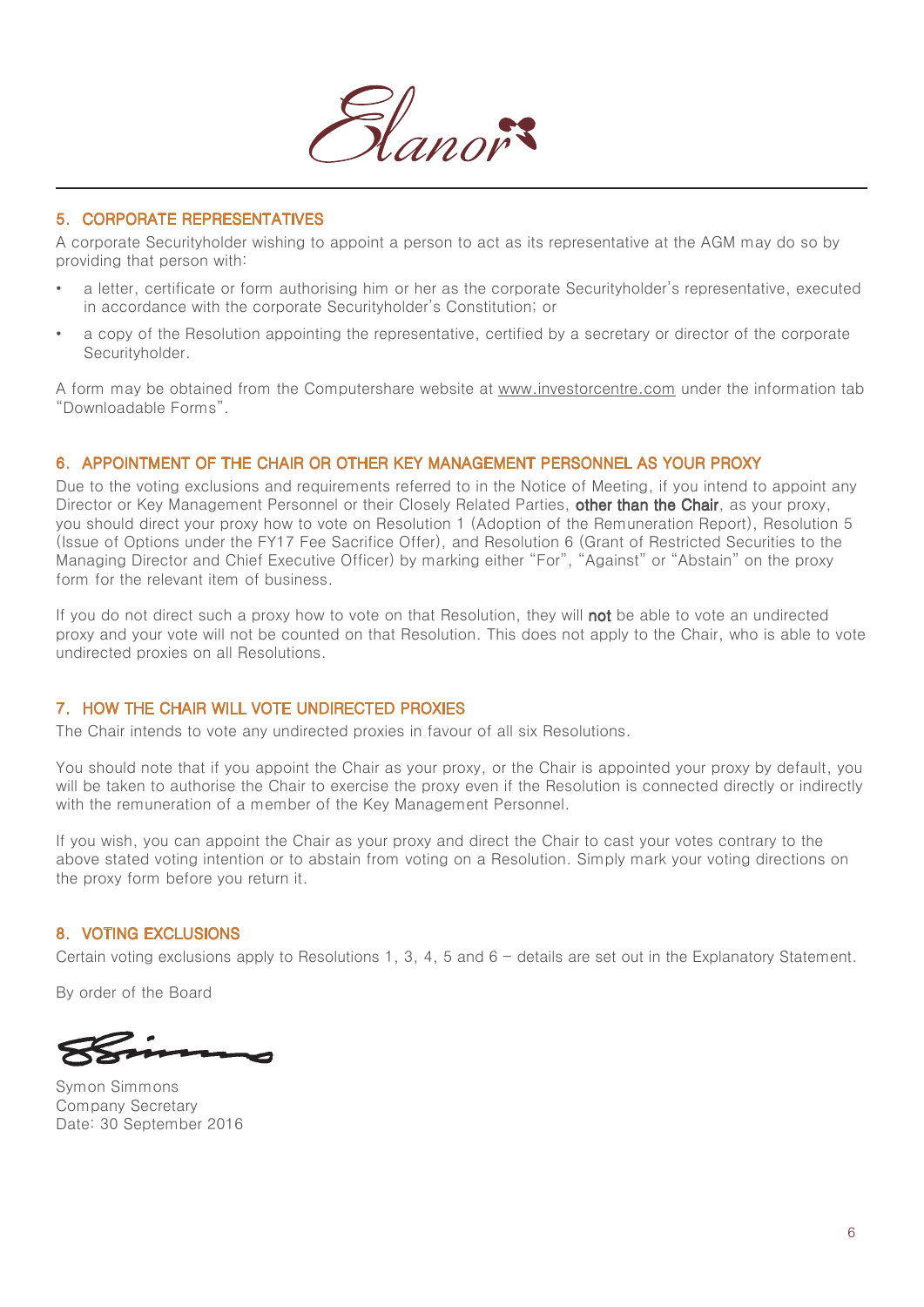

# Explanatory Statement to the Notice of Annual General Meeting

This Explanatory Statement is intended to provide Securityholders with sufficient information to assess the merits of the Resolutions contained in the Notice.

The Directors recommend that Securityholders read this Explanatory Statement in full before making any decision in relation to the Resolutions.

### 1. FINANCIAL STATEMENTS AND REPORTS

The business of the Annual General Meeting will include receipt and consideration of the annual financial report of the Group for the financial year ended 30 June 2016.

The Group is not required to provide a hard copy of the Group's annual financial report to Securityholders unless a Securityholder has specifically elected to receive a printed copy.

Whilst the Group will not provide a hard copy of the Group's annual financial report unless specifically requested to do so, Securityholders may view the Group annual financial report on its website at http://www.elanorinvestors.com.

Securityholders will be offered the following opportunities:

- (a) discuss the Annual Financial Report for the financial period ended 30 June 2016;
- (b) ask questions to, and make comments on, the management of the Group; and
- (c) ask the auditor Deloitte Touche Tohmatsu questions about the conduct of the audit and preparation and content of the auditor's report.

## 2. INFORMATION RELATING TO RESOLUTION 1

#### Adoption of the Remuneration Report

#### General

The Corporations Act requires that at a listed Group's Annual General Meeting, a resolution that the Remuneration Report be adopted must be put to the Securityholders. However, such a resolution is advisory only and does not bind the Directors or the Group.

The Remuneration Report sets out the Group's remuneration arrangements for the Directors and senior management of the Group. The Remuneration Report is part of the Directors' report contained in the annual financial report of the Group for the financial year ended 30 June 2016.

A reasonable opportunity will be provided for discussion of the Remuneration Report at the Annual General Meeting.

#### Voting Consequences

Under the Corporations Act, if 25% or more of votes that are cast are voted against the adoption of the Remuneration Report at two consecutive annual general meetings, Securityholders will be required to vote at the second of those annual general meetings on a resolution (a "spill resolution") that another general meeting be held within 90 days at which all of the Directors (other than the Managing Director) must go up for re-election.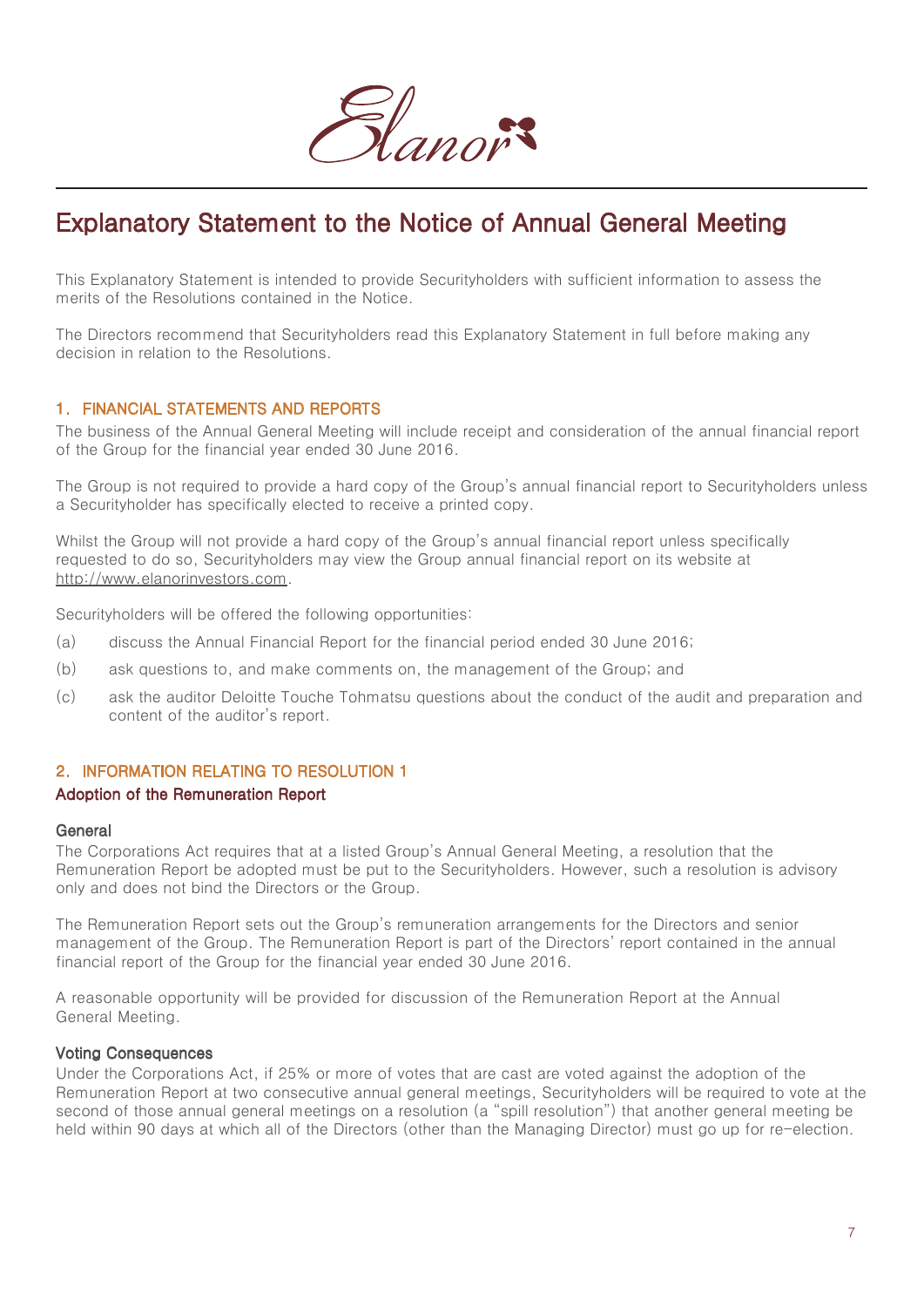

#### Proxy Restrictions

If you choose to appoint a proxy, you are encouraged to direct your proxy how to vote on Resolution 1 (Remuneration Report) by marking either "For", "Against" or "Abstain" on the Proxy Form for Resolution 1.

If you appoint a member of the Key Management Personnel whose remuneration details are included in the Remuneration Report (who is not the Chairman) or a closely related party of that member as your proxy, and you do not direct that person on how to vote on this Resolution 1, the proxy cannot exercise your vote and your vote will not be counted in relation to this Resolution 1.

The Chairman intends to vote all undirected proxies in favour of Resolution 1. If the Chairman of the Meeting is appointed as your proxy and you have not specified the way the Chairman is to vote on Resolution 1, by signing and returning the proxy form you are giving express authorisation for the Chairman to vote the proxy in accordance with the Chairman's intention.

Key Management Personnel of the Group are the Directors and those other persons having authority and responsibility for planning, directing and controlling the activities of the Group, directly or indirectly. The Remuneration Report identifies the Group's key management personnel for the financial year to 30 June 2016. Their closely related parties are defined in the Corporations Act, and include certain of their family members, dependents and companies they control.

Further details are set out in the Explanatory Statement.

#### Voting Exclusion

A vote in respect of Resolution 1 must not be cast (in any capacity) by or on behalf of any of the following persons (the "voter"):

- (a) a member of the Key Management Personnel, details of whose remuneration are included in the Remuneration Report; or
- (b) a Closely Related Party of such a member.

However, the voter may cast a vote on Resolution 1 as a proxy if the vote is not cast on behalf of a person described in paragraphs (a) or (b) and either:

- (a) the voter is appointed as a proxy in writing that specifies the way the proxy is to vote on Resolution 1; or
- (b) the voter is the chair of the Meeting and has been appointed as a proxy (expressly or by default) without being directed how to vote on the Resolution.

#### 3. INFORMATION RELATING TO RESOLUTION 2

#### Re-election of EIL Director – Mr William Moss AO

#### General

Rule 22 of the EIL Constitution requires that, while the Group is listed, at least one of the Directors (except the Managing Director) must retire at each annual general meeting. No Director (except a Managing Director) shall hold office for a period in excess of three years, or until the third annual general meeting following his or her appointment, whichever is the longer, without submitting himself or herself for re-election.

Mr. William Moss is a non-executive Director of the Group. He was elected on 13 June 2014 and retires in accordance with these provisions and, being eligible, offers himself for re-election as a Director.

Details of the qualifications and expertise of Mr. Moss are set out in the 2016 Annual Report of the Group.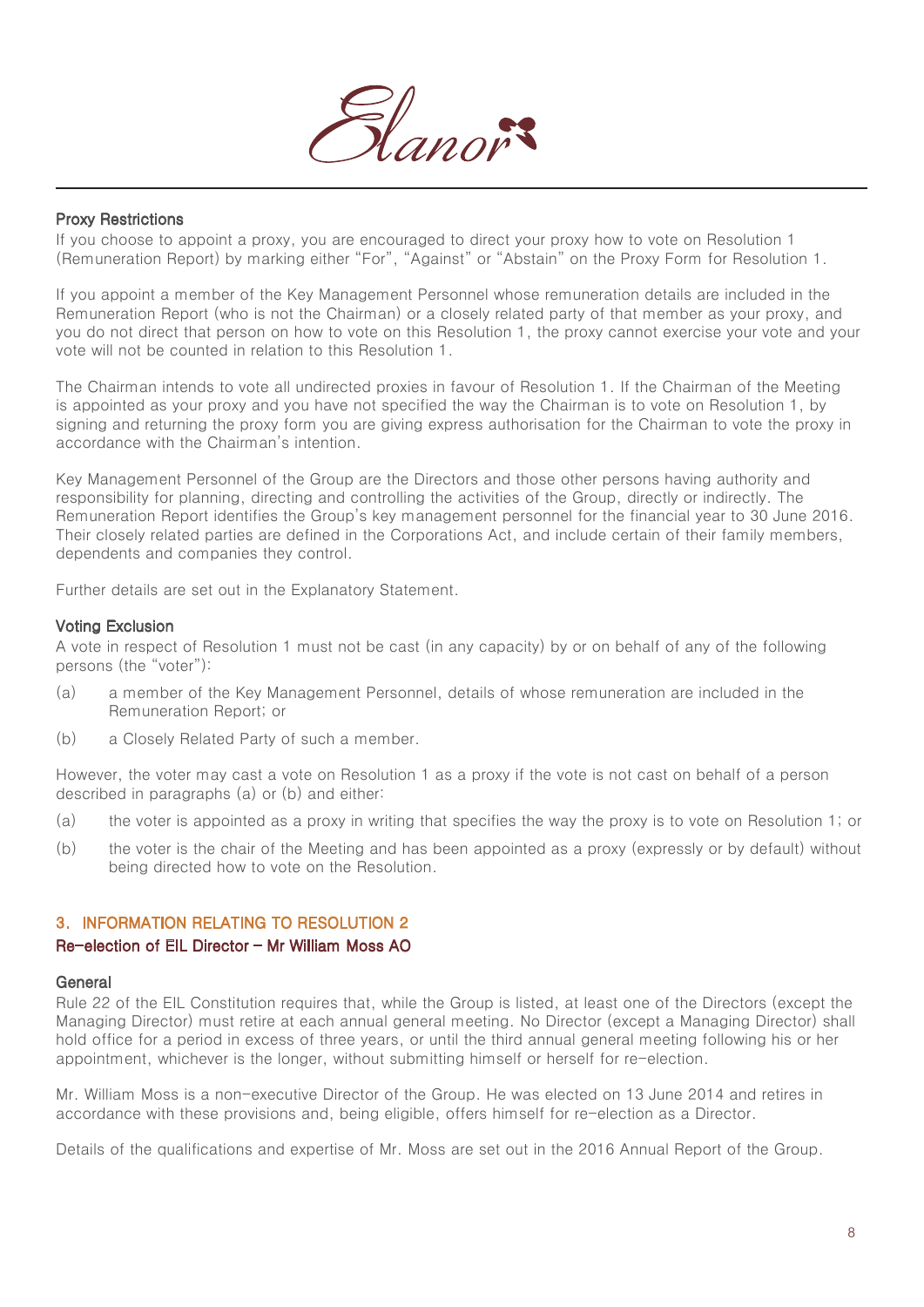

## Recommendation

The Board (other than Mr. Moss) recommends the re-election of Mr. Moss as a Director.

## 4. INFORMATION RELATING TO RESOLUTION 3

#### Approval of Additional Placement Capacity

#### General

ASX Listing Rule 7.1 permits entities to issue 15% of its issued capital without Securityholder approval in a 12 month period, subject to a number of exceptions.

ASX Listing Rule 7.1A permits eligible entities, which have obtained Securityholder approval by special resolution, to issue Equity Securities up to an additional 10% of its issued capital by placements over a 12 month period after the annual general meeting ("Additional Placement Capacity").

The Group seeks Securityholder approval under this Resolution to be able to issue Equity Securities under the Additional Placement Capacity. The exact number of Equity Securities to be issued is not fixed and will be determined in accordance the formula prescribed in ASX Listing Rule 7.1A.2 (set out below).

#### Requirements of ASX Listing Rule 7.1A

- (a) Eligible entities: An eligible entity for the purposes of ASX Listing Rule 7.1A is an entity that is not included in the S&P/ASX 300 Index and has a market capitalisation of \$300 million or less. The Group is an eligible entity.
- (b) Securityholder approval: Securityholders must approve the Additional Placement Capacity by special resolution at the annual general meeting. A resolution under ASX Listing Rule 7.1A cannot be put at any other Securityholder meeting.
- (c) Equity Securities: Securities issued under the Additional Placement Capacity must be in the same class as an existing class of Securities of the Group that are quoted on ASX. As at the date of this Notice, the Securities that are quoted on ASX are fully paid ordinary shares stapled with fully paid units.
- (d) Formula for calculating number of Equity Securities that may be issued under the Additional Placement Capacity.

If this Resolution is passed, the Group may issue or agree to issue, during the 12 month period after this Meeting, the number of Equity Securities calculated in accordance with the following formula: (A x D)-E

| The number of Securities on issue 12 months before the date of issue or agreement:<br>plus the number of fully paid Securities issued in the 12 months under an exception in ASX<br>Listing Rule 7.2;<br>plus the number of partly paid securities that became fully paid in the<br>$\bullet$<br>12 months, if any;<br>plus the number of fully paid securities issued in the 12 months with the approval of<br>Securityholders under ASX Listing Rules 7.1 or 7.4;<br>less the number of fully paid Securities cancelled in the 12 months, if any.<br>$\bullet$ |
|------------------------------------------------------------------------------------------------------------------------------------------------------------------------------------------------------------------------------------------------------------------------------------------------------------------------------------------------------------------------------------------------------------------------------------------------------------------------------------------------------------------------------------------------------------------|
| 10%                                                                                                                                                                                                                                                                                                                                                                                                                                                                                                                                                              |
| The number of Equity Securities issued or agreed to be issued under ASX Listing Rule 7.1A.2<br>in the 12 months before the date of issue or agreement to issue that are not issued with the<br>approval of Securityholders under ASX Listing Rules 7.1 or 7.4.                                                                                                                                                                                                                                                                                                   |

Note: no Securities were partly paid and no Securities have been cancelled.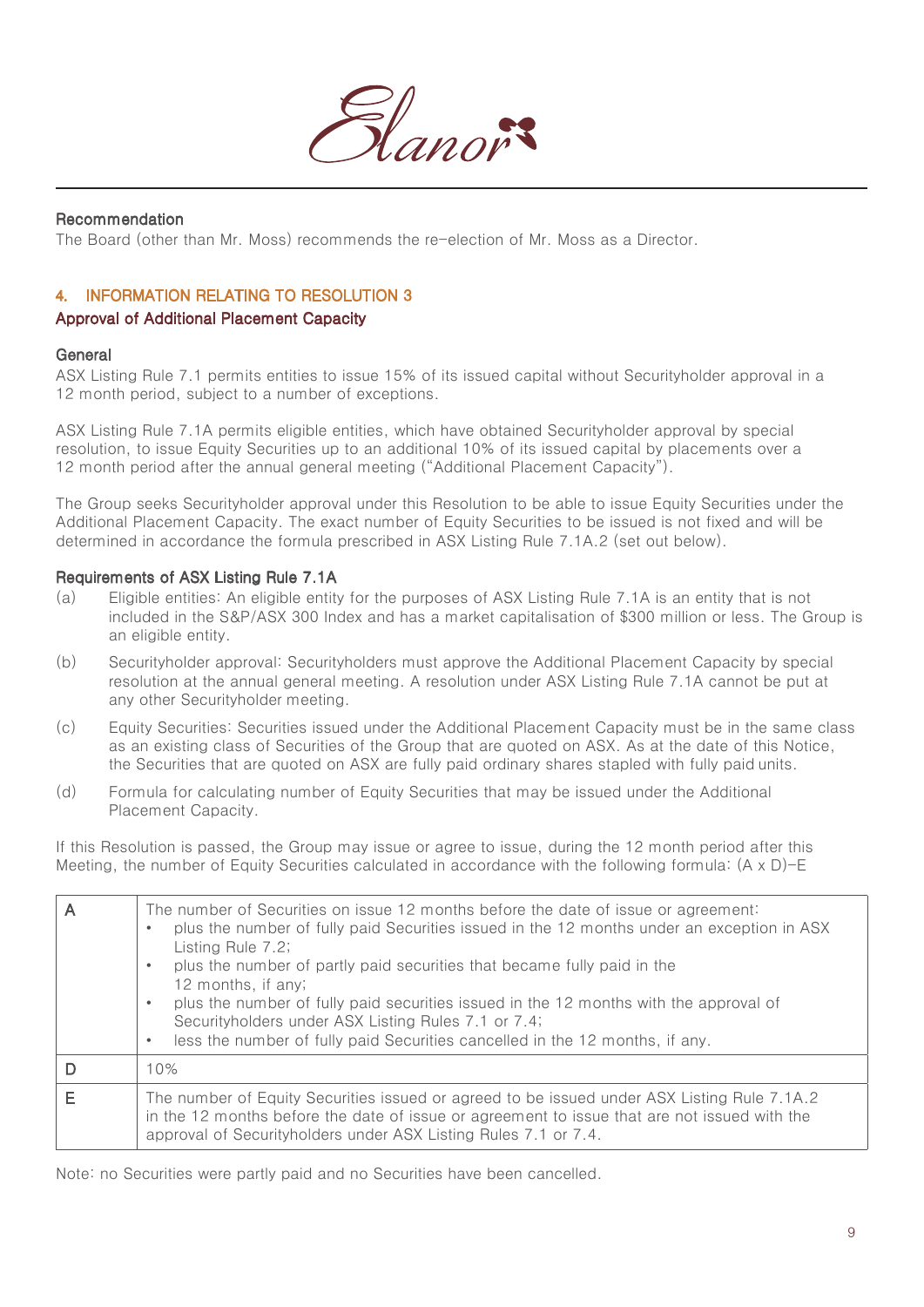

- (e) Interaction between ASX Listing Rules 7.1 and 7.1A. The Group has 89,224,342 Securities on issue as at the date of this Notice. If this Resolution is passed, the Group will be permitted to issue:
	- 8,922,434 Equity Securities under ASX Listing Rule 7.1A; and
	- 13,383,651 Securities under ASX Listing Rule 7.1 (subject to the approval of Resolution 4).

The actual number of Securities that the Group will be permitted to issue under ASX Listing Rule 7.1A will be calculated at the date of issue or agreement to issue the Securities in accordance with the formula prescribed in ASX Listing Rule 7.1A.2 (as set out above).

The effect of this Resolution will be to allow the Group to issue securities under ASX Listing Rule 7.1A without using the Group's placement capacity under ASX Listing Rule 7.1.

#### Information for Securityholders as required by ASX Listing Rule 7.3A

- (a) Minimum price: The issue price of the new Equity Securities will be no lower than 75% of the volume weighted average price (VWAP) for securities in the relevant quoted class calculated over the 15 trading days on which trades in that class were recorded immediately before:
	- the date on which the price of the Equity Securities are to be issued is agreed; or
	- if the Equity Securities are not issued within 5 trading days of the date above, the date on which the Equity Securities are issued.
- (b) Risk of economic and voting dilution: If this Resolution is passed and the Group issues securities under the Additional Placement Facility, existing Securityholders' voting power in the Group will be diluted.

There is the risk that:

- the market price for the Group's existing Securities may be lower or significantly lower on the date of issue of the new Securities than on the date of the Meeting; and
- the new Securities may be issued at a price that is at a discount to the market price of the Group's existing Securities on the issue date or the new Securities may be issued as part of the consideration for the acquisition of a new asset, which may have an effect on the amount of funds raised by the issue of the new Securities.

The table below shows the dilution of existing Securityholders on the basis of the current market price of Securities and the current number of Securities for variable "A" calculated in accordance with the formula in ASX Listing Rule 7.1A.2 as at the date of this Notice. The hypothetical table also illustrates:

- two examples where variable "A" has increased by 50% and 100%. Variable "A" is based on the number of Securities the Group has on issue. The number of Securities may increase as a result of issues of Securities that do not require Securityholder approval (for example a pro-rata entitlement issue) or future placements under ASX Listing Rule 7.1 that are approved by Securityholders in the future;
- two examples of where the issue price of Equity Securities has decreased by 50% and increased by 100% as against the current market price.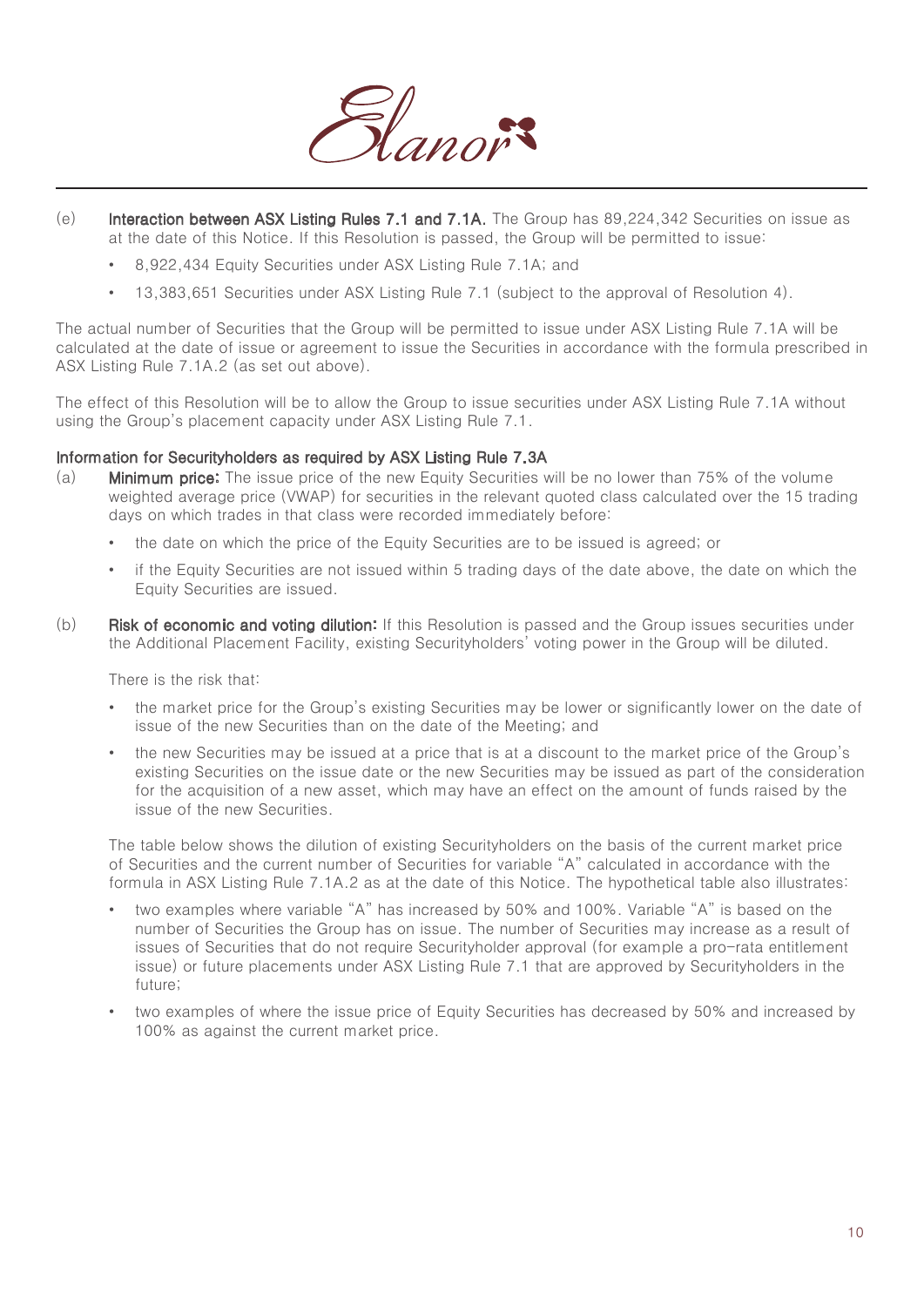

|                                        |                               | <b>Dilution</b>                       |                                 |                                        |
|----------------------------------------|-------------------------------|---------------------------------------|---------------------------------|----------------------------------------|
| Variable 'A' in ASX Listing            |                               | \$1.07                                | \$2.13                          | \$4.26                                 |
| <b>Rule 7.1A.2</b>                     |                               | 50% decrease in<br><b>Issue Price</b> | <b>Issue Price</b>              | 100% increase in<br><b>Issue Price</b> |
| <b>Current Variable A</b>              | 10% Voting<br><b>Dilution</b> | 8,922,434<br><b>Securities</b>        | 8,922,434<br><b>Securities</b>  | 8,922,434<br><b>Securities</b>         |
| 89,224,342 Securities                  | <b>Funds</b><br>raised        | \$9,547,004                           | \$19,004,784                    | \$38,009,569                           |
| 50% increase in<br>current Variable A  | 10% Voting<br><b>Dilution</b> | 13,383,651<br><b>Securities</b>       | 13,383,651<br><b>Securities</b> | 13,383,651<br><b>Securities</b>        |
| 133,836,513<br><b>Securities</b>       | Funds<br>raised               | \$14,320,506                          | \$28,507,177                    | \$57,014,353                           |
| 100% increase in<br>current Variable A | 10% Voting<br><b>Dilution</b> | 17,844,868<br><b>Securities</b>       | 17,844,868<br><b>Securities</b> | 17,844,868<br>Securities               |
| 178,448,684<br><b>Securities</b>       | <b>Funds</b><br>raised        | \$19,094,008                          | \$38,009,569                    | \$76,019,138                           |

This table has been prepared on the following assumptions:

- The Group issues the maximum number of Securities available under the Additional Placement Capacity.
- The 10% voting dilution reflects the aggregate percentage dilution against the issued share capital at the time of issue. This is why the voting dilution is shown in each example as 10%.
- The table does not show an example of dilution that may be caused to a particular Securityholder by reason of placements under the Additional Placement Capacity, based on that Securityholder's holding at the date of the Meeting.
- The table shows only the effect of issues of Securities under ASX Listing Rule 7.1A, not under the 15% placement capacity under ASX Listing Rule 7.1. The Group's ability to issue securities under ASX Listing Rule 7.1A is in addition to its ability to issue securities under ASX Listing Rule 7.1.
- The issue of Equity Securities under the Additional Placement Capacity consists only of Securities. If the issue of Equity Securities includes quoted Options, it is assumed that those Options are exercised into Securities for the purpose of calculating the voting dilution effect on existing Securityholders.
- The issue price is \$2.13 cents, being the closing price of the Securities on ASX on 15 September 2016.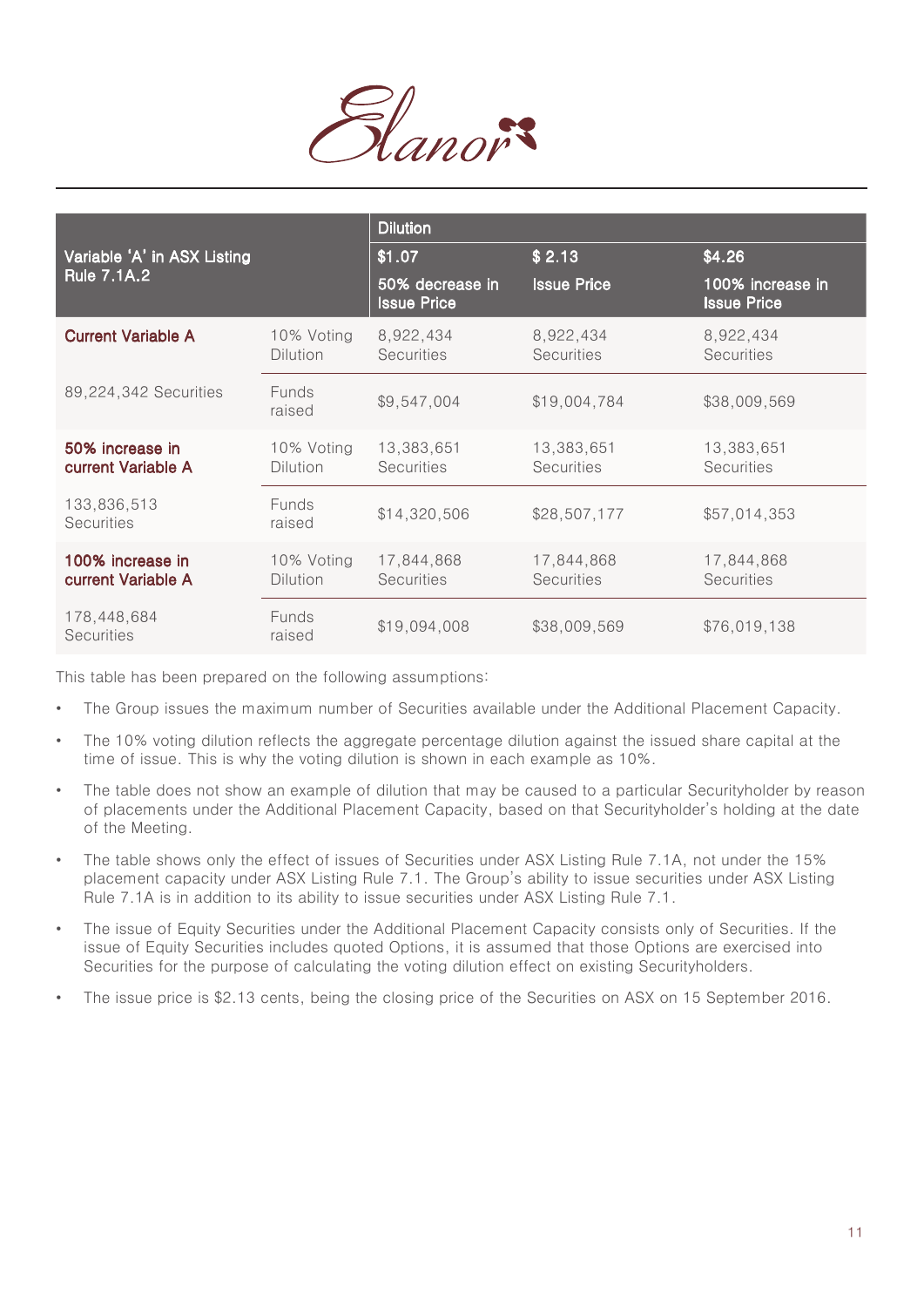

- (c) Placement Period: Securityholder approval of the Additional Placement Capacity under ASX Listing Rule 7.1A is valid from 10 November 2016 (the date of this Meeting) and expires on the earlier of:
	- 10 November 2017, which is 12 months after this AGM; or
	- the date that Securityholders approve a transaction under ASX Listing Rule 11.1.2 (significant change to nature or scale of activities) or ASX Listing Rule 11.2 (disposal of the main undertaking),

or such longer period as allowed by ASX (the "Placement Period").

The Group will only issue and allot new securities during the Placement Period. The approval will cease to be valid in the event that Securityholders' approve a transaction under ASX Listing Rules 11.1.2 or 11.2.

- (d) Purposes for which the new Equity Securities may be issued: The Group may seek to issue new Equity Securities for the following purposes:
	- cash consideration to raise funds for the acquisition of new assets or investments (including the expenses associated with such acquisition), continued expenditure on the Group's current assets and for general working capital; or
	- non-cash consideration for acquisition of new assets and investments or for the payment of goods or services provided to the Group. In such circumstances the Group will provide a valuation of the non-cash consideration as required by ASX Listing Rule 7.1A.3.
- (e) Allocation policy: The Group's allocation policy for the issue of new Securities under the Additional Placement Capacity will depend on the market conditions existing at the time of the proposed issue. The allottees will be determined at the relevant time having regard to factors such as:
	- the methods of raising funds that are available to the Group, including but not limited to, a placement or a rights issue;
	- the effect of the issue of new Securities on the control of the Group;
	- the financial situation and solvency of the Group; and
	- advice from corporate, financial and broking advisers (as relevant).

As at the date of this Notice the potential allottees are not known and there is no current intention to issue any new Securities under the Additional Placement Capacity but the group wishes to maintain maximum flexibility. Potential allottees could include existing substantial Securityholders and/or new Securityholders. No allottee under the Additional Placement Capacity will be a related party or associate of a related party. Existing Securityholders may or may not be entitled to subscribe for any Equity Securities issued under the Additional Placement Capacity and it is possible that their shareholding will be diluted.

If the Additional Placement Capacity is used to acquire new assets or investments then it is likely that the allottees will be the vendors of the new assets.

The Group will comply with the disclosure obligations under ASX Listing Rules 7.1A(4) and 3.10.5A on the issue of any new securities.

- (f) Details of Equity Securities issued in the 12 months preceding the date of Meeting: Pursuant to Listing Rule 7.3A.6 the following information is provided to Securityholders:
	- The total number of Equity Securities issued in the 12 months before this Meeting (that is, since 10 November 2015) is 18,579,590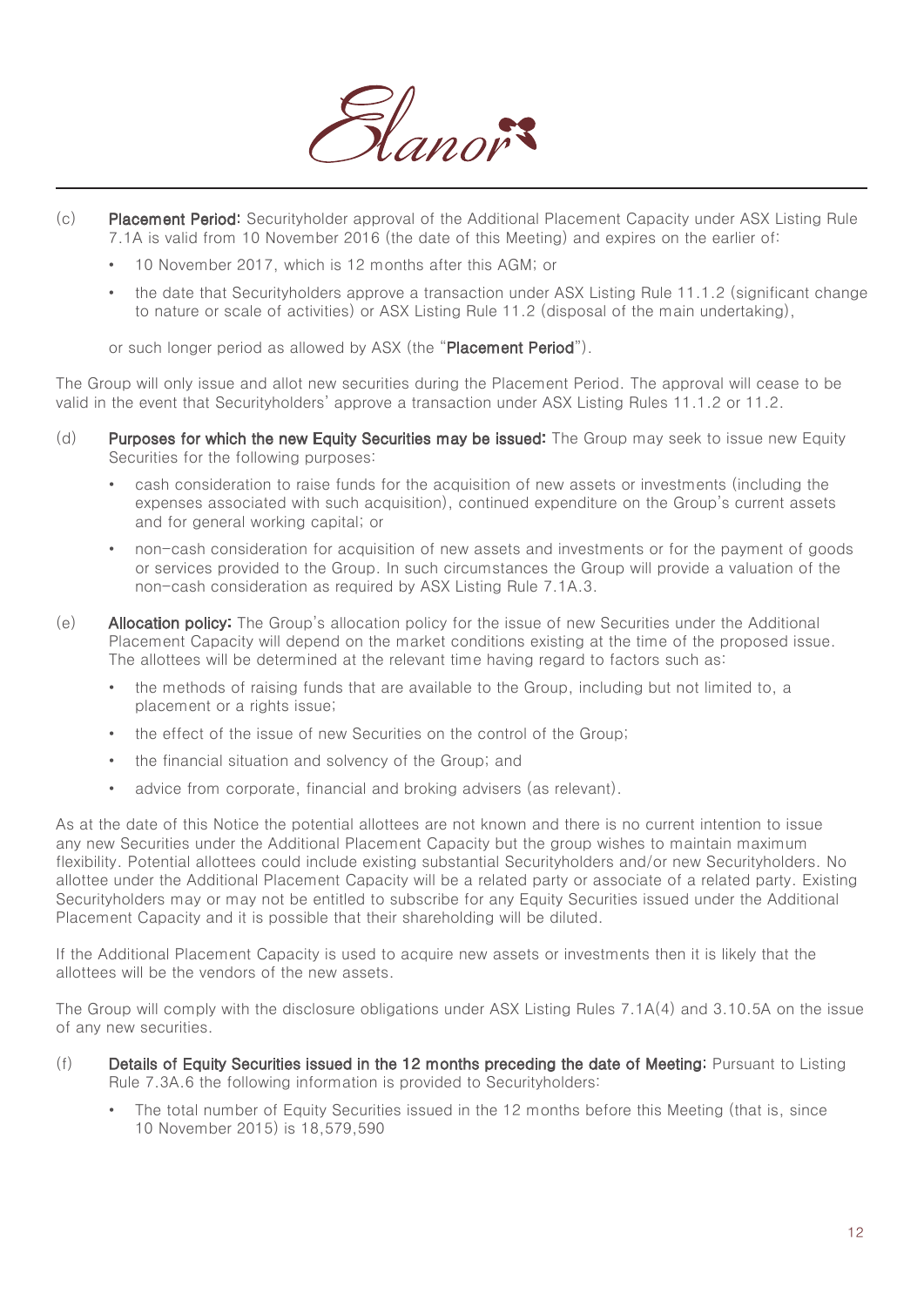

• details for the issue of Equity Securities issued during the 12 months preceding the date of the Meeting are:

| Date of issue:                                                                  | (a) 27 June 2016<br>(b) 4 August 2016<br>(c) 26 August 2016                                                                                                                                |
|---------------------------------------------------------------------------------|--------------------------------------------------------------------------------------------------------------------------------------------------------------------------------------------|
| <b>Number of Equity Securities:</b>                                             | (a) 741,453 (including 160,000 converted Deferred Loan<br>Security Awards)<br>(b) $16,216,217$<br>$(c)$ 1,621,920                                                                          |
| <b>Class of Equity Securities issued and</b><br>summary of terms of that class: | (a) fully paid Securities<br>(b) fully paid Securities<br>(c) fully paid Securities                                                                                                        |
| Names of persons or basis on which<br>allottees were determined:                | (a) Eligible employees pursuant to an employee incentive security plan<br>(b) Securityholders under an Institutional Placement<br>(c) Securityholders under a Securityholder Purchase Plan |
| Price:                                                                          | $(a)$ \$1.94 per Security<br>$(b)$ \$1.85 per Security<br>$(c)$ \$1.85 per Security                                                                                                        |
| Discount to market price on the date<br>of issue:                               | $(a) -3.2%$<br>(b) 9.3%<br>$(c)$ 12.7%                                                                                                                                                     |
| Total cash consideration:                                                       | $(a)$ \$1,128,019<br>$(b)$ \$30,000,000<br>$(c)$ \$3,000,552                                                                                                                               |
| Amount of cash spent and use<br>of cash and intending use of<br>remaining cash: | (a) $$1,128,019$ – to fund employee incentive plan<br>(b) and $(c)$ – to fund investment in new managed fund initiatives.                                                                  |

#### Voting Exclusion

EIL and EIF will disregard any votes cast on this Resolution 3 by a person who may participate in the proposed issue and a person who might obtain a benefit, except a benefit solely in the capacity of a Securityholder, if the Resolution is passed and any associates of those persons. However, EIL and EIF need not disregard a vote cast on this Resolution if:

- (a) it is cast by a person as a proxy for a person who is entitled to vote, in accordance with the directions on the proxy form; or
- (b) it is cast by the person chairing the Meeting as a proxy for a person who is entitled to vote, in accordance with a direction on the proxy form to vote as the proxy decides.

At the date of this Notice, the Group has not approached any particular existing Securityholder or an identifiable class of existing Securityholder to participate in a proposed issue of Equity Securities under the proposed Additional Placement Capacity. No existing Securityholder's votes will therefore be excluded under the voting exclusion in the Notice.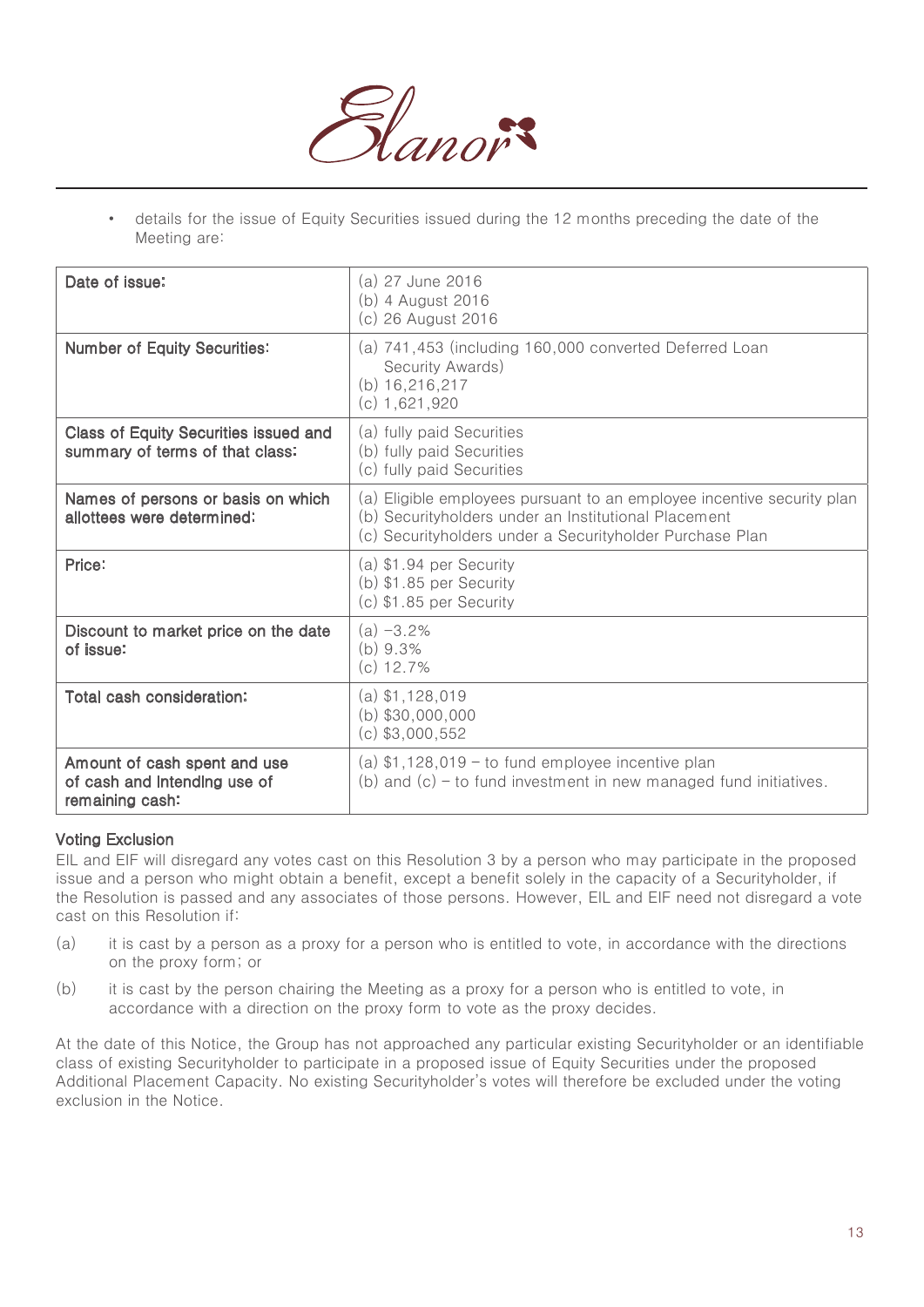

## 5. INFORMATION RELATING TO RESOLUTION 4

## Ratification of the Issue of Equity Securities

#### **General**

ASX Listing Rule 7.1 requires an entity to obtain Securityholder approval if it issues, or agrees to issue, securities in the capital of the entity in a 12-month period that when aggregated, total more than 15% in number of the existing ordinary shares in the capital of the entity.

ASX Listing Rule 7.4 allows eligible entities in a general meeting to subsequently approve an issue of securities for the purposes of ASX Listing Rule 7.1. If approval is granted, the issue of securities is treated as having been made with approval.

Resolution 4 seeks ratification of the allotment and issue by the Group of 10,707,930 equity securities to certain institutional, sophisticated or professional investors for an issue price of \$1.85 per security (the Placement Securities).

The Placement Securities were issued within the Group's existing capacity under ASX Listing Rule 7.1. (Refer to the Group's Appendix 3B lodged with the ASX on 4 August 2016). Accordingly, the Group was entitled to issue the Placement Securities without Securityholder approval. However, the Group is seeking Securityholder approval for the issue of the Placement Securities so as to preserve its ability to issue up to 15% of its issued capital, if required, in the next 12 months without Securityholder approval.

If Resolution 4 is not approved by Securityholders, then subject to limited exceptions, the number of securities the Group will be able to issue without the approval of Securityholders during the 12 months following the issue of the Placement Securities will be limited.

### Terms of Issue of Placement Securities

The terms of issue of the Placement Securities are as follows:

| Term                    | Detail                                                                               |
|-------------------------|--------------------------------------------------------------------------------------|
| <b>Principal Amount</b> | \$19,809,670                                                                         |
| <b>Class</b>            | Fully paid ordinary stapled securities                                               |
| Ranking                 | Equally with all other securities from the date of issue                             |
| Quotation               | The Group has received approval for quotation of the Placement Securities on the ASX |
| <b>Issue Price</b>      | \$1.85                                                                               |

#### Use of Proceeds

The funds raised by the issue of the Placement Securities will be used to fund new funds management initiatives as announced to the ASX on 28 July 2016.

## Effect of Issue of Placement Securities

The terms of issue of the Placement Securities are as follows:

| Securities                | Before issue of Placement Securities on I<br>4 August 2016 | After issue of Placement Securities<br>on 4 August 2016 |
|---------------------------|------------------------------------------------------------|---------------------------------------------------------|
| <b>Stapled Securities</b> | 71,386,205                                                 | 82,094,135                                              |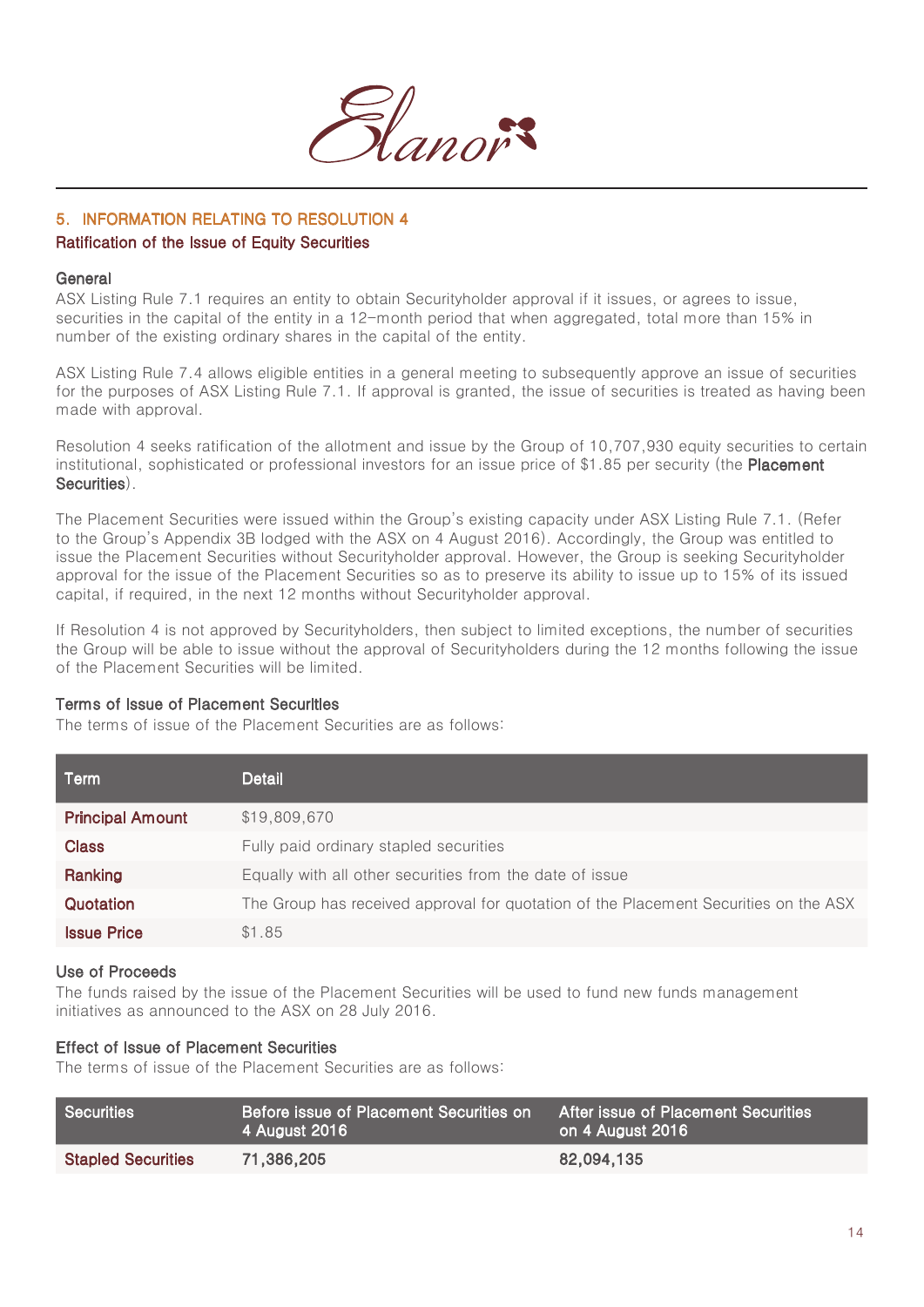

#### Regulatory Requirements for the Issue of Securities

ASX Listing Rule 7.4 provides that an issue of securities by a listed entity without Securityholder approval is treated as having been made with Securityholder approval for the purposes of ASX Listing Rule 7.1 if it did not breach ASX Listing Rule 7.1 and is subsequently approved by Securityholders of the entity.

Under ASX Listing Rule 7.5, certain information needs to be disclosed by the Group in connection with obtaining Securityholder approval for the issue of the Placement Securities. Accordingly, the following information is disclosed:

| Term                                      | Detail                                                                                                                                      |
|-------------------------------------------|---------------------------------------------------------------------------------------------------------------------------------------------|
| <b>Securities Issued</b>                  | 10.707.930                                                                                                                                  |
| Date of Issue                             | 4 August 2016                                                                                                                               |
| <b>Issue Price</b>                        | \$1.85                                                                                                                                      |
| Persons to whom<br>Securities were issued | The Placement Securities have been issued to certain institutional, sophisticated or<br>professional investors identified by the Directors. |

#### Recommendation

The Board unanimously recommends that Securityholders vote in favour of Resolution 4. Each of the Directors holding Securities in the Group intend to vote in favour of Resolution 4.

The Chairman of the Meeting intends to vote undirected proxies in favour of Resolution 4.

#### Voting Exclusion

EIL and EIF will disregard any votes cast on this Resolution 4 by a person who participated in the issue and any associates of those persons. However, EIL and EIF need not disregard a vote cast on this Resolution if:

- (a) it is cast by a person as a proxy for a person who is entitled to vote, in accordance with the directions on the proxy form; or
- (b) it is cast by the person chairing the Meeting as a proxy for a person who is entitled to vote, in accordance with a direction on the proxy form to vote as the proxy decides.

#### 6. INFORMATION RELATING TO RESOLUTION 5

#### Issue of Options under the FY17 Fee Sacrifice Offer pursuant to the Elanor Investors Group Rights and Options Plan

#### **General**

Resolution 5 deals with the proposed issue of Options to Mr. Paul Bedbrook, Mr. Nigel Ampherlaw and Mr. William Moss (the "Non-Executive Directors") under the FY17 Fee Sacrifice Offer pursuant to the Elanor Investors Group Rights and Options Plan ("Options Plan").

The Group has agreed, subject to obtaining Shareholder approval, to issue a maximum of 851,064 Options to Mr. Paul Bedbrook, 1,063,830 Options to Mr. Nigel Ampherlaw, and 957,447 Options to Mr. William Moss, totalling 2,872,340 Options.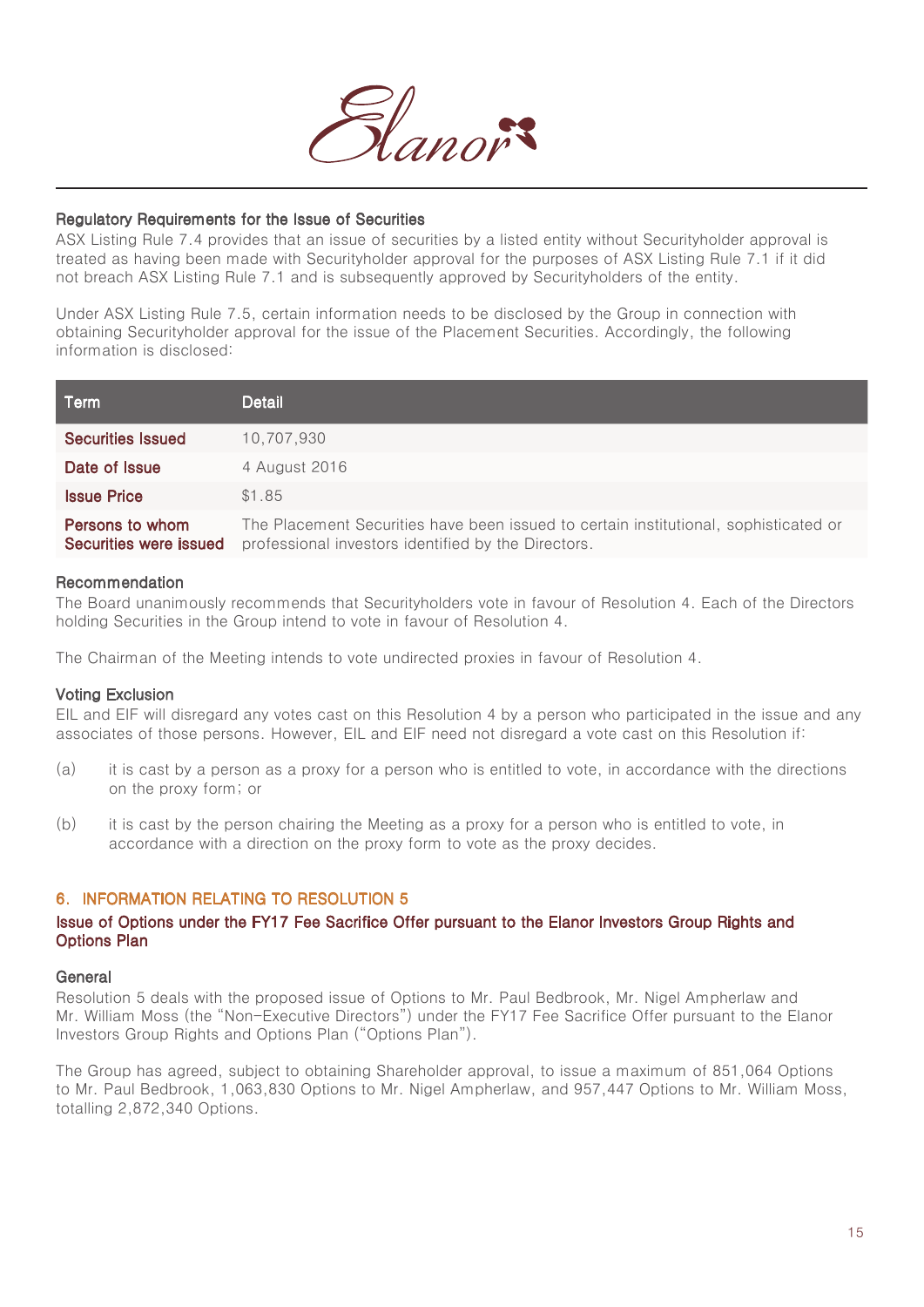

#### Overview of the Offer

The Group established the FY17 Fee Sacrifice Offer under the Options Plan to enable each Non-Executive Director to contribute all or a portion of their annual fee towards a grant of Options to acquire Securities in the Group, subject to satisfaction of the relevant Vesting Conditions over the Vesting Period. The Offer is designed to provide the Non-Executive Directors with the opportunity to build their Securityholding in the Group, share in the long-term growth of Elanor, and further align their interests with those of Securityholders.

The Options have an Exercise Period of four years from the Grant Date and an Exercise Price of \$3.08, representing a premium of 43% to the 5 day VWAP to 15 September 2016. The number of Options granted to each Non-Executive Director has been determined with reference to an external independent valuation of each Option, conducted by a leading professional services firm and the amount of annual fees sacrificed.

#### Why is Securityholder approval being sought?

ASX Listing Rule 10.14 requires Securityholder approval in order for a Director to be issued Securities in the Group under an employee incentive scheme.

Securityholders are therefore being asked to approve the grant of up to 851,064 Options to Mr. Paul Bedbrook, 1,063,830 Options to Mr. Nigel Ampherlaw, and 957,447 Options to Mr. William Moss, under the Options Plan, on the terms and conditions set out in this Explanatory Statement.

Approval of this resolution will result in the Options granted to the Non-Executive Directors falling within exception 14 in Listing Rule 7.2. Therefore, the issue of Options and allocation of Securities to each of the Non-Executive Directors will not be included in the 15% calculation for the purposes of Listing Rule 7.1 and therefore, Securityholder approval will not be required for the purposes of Listing Rule 7.1.

#### Key terms of the Offer

A brief overview of the key terms of the proposed FY17 Fee Sacrifice Offer to the Non-Executive Directors is set out below.

| <b>Term</b>                                           | <b>Detail</b>                                                                                                                                                                                                                                                                                                                                                                      |
|-------------------------------------------------------|------------------------------------------------------------------------------------------------------------------------------------------------------------------------------------------------------------------------------------------------------------------------------------------------------------------------------------------------------------------------------------|
| Details of the<br>proposed issue of<br><b>Options</b> | The actual number of Options proposed to be made to each Non-Executive Director<br>under the FY17 Fee Sacrifice Offer, is calculated by dividing the relevant amount<br>of their annual fee that they elect to contribute (expressed as a dollar amount) by<br>\$0.047 being the value of an Option on 15 September 2016 (rounded down to the<br>nearest whole number of Options). |
|                                                       | Options granted under the FY17 Fee Sacrifice Offer will only vest upon satisfaction of<br>the Vesting Condition, being that the Non-Executive Director remains in office of the<br>Group until the end of the Vesting Period.                                                                                                                                                      |
|                                                       | The Group may issue new Securities or procure the acquisition of Securities<br>on-market, in satisfying the requirement to allocate Securities upon exercise of<br>the Options under the Plan.                                                                                                                                                                                     |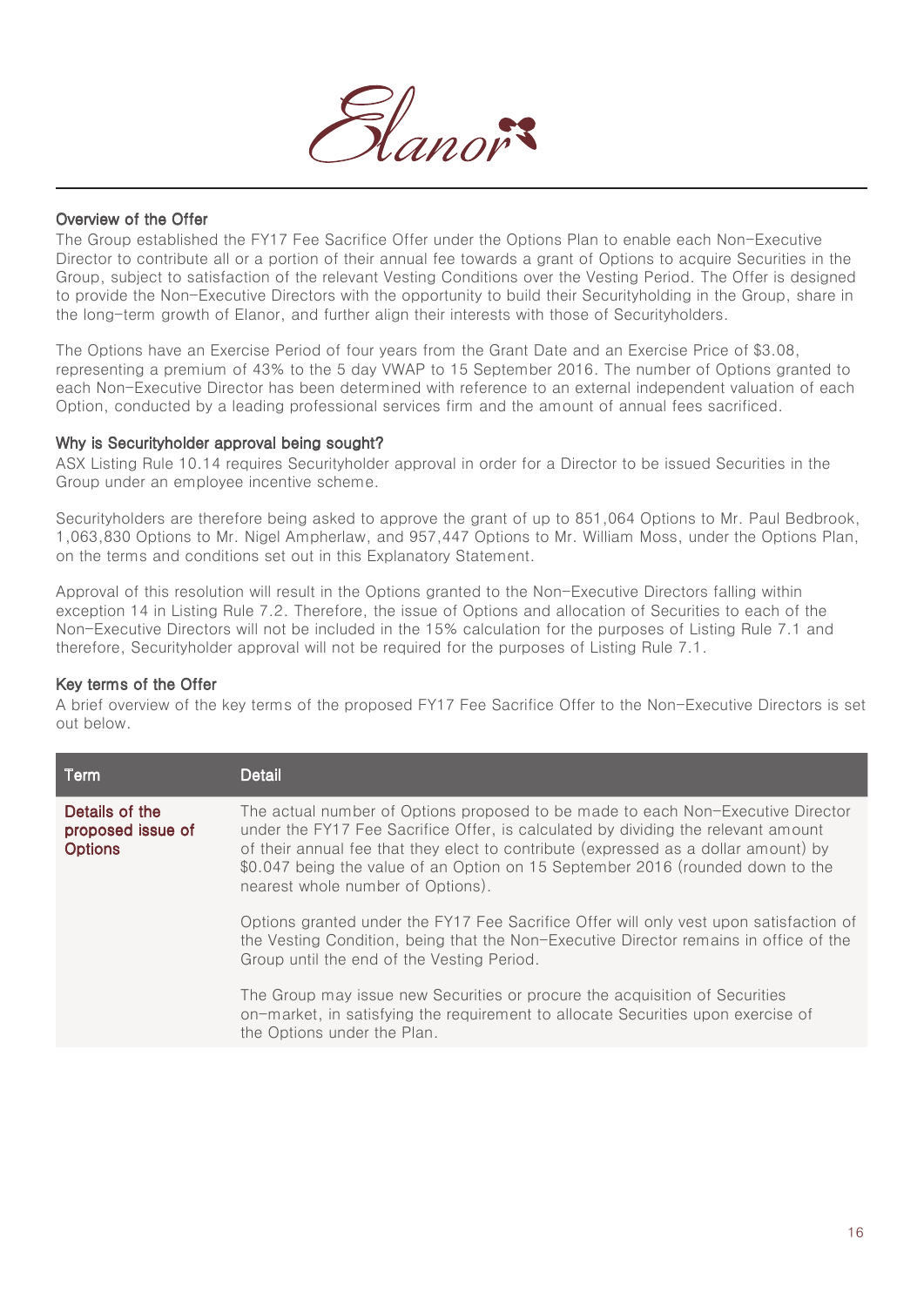

| <b>Term</b>                       | <b>Detail</b>                                                                                                                                                                                                                                                                                                                                                            |
|-----------------------------------|--------------------------------------------------------------------------------------------------------------------------------------------------------------------------------------------------------------------------------------------------------------------------------------------------------------------------------------------------------------------------|
| <b>Entitlements</b>               | Upon vesting, Options may be exercised at the Exercise Price, which is set at \$3.08<br>per Option, being a premium of 43% to the five trading day VWAP to 15 September<br>2016, of \$2.15 ("Offer Price").                                                                                                                                                              |
|                                   | Upon the valid exercise of Options and payment of the Exercise Price, the<br>Non-Executive Directors will be allocated one Security for each Option that is<br>exercised in the next available trading window (as defined in the Group's Securities<br>Trading Policy) for Securities following vesting.                                                                 |
|                                   | Options do not carry a right to vote or to distributions or dividends or, in general, a<br>right to participate in other corporate actions such as bonus issues.                                                                                                                                                                                                         |
|                                   | Options are non-transferable, except in limited circumstances or with the consent of<br>the Board.                                                                                                                                                                                                                                                                       |
| <b>Grant Date</b>                 | The Grant Date is anticipated to occur following the Meeting, subject to receiving<br>Securityholder approval.                                                                                                                                                                                                                                                           |
| <b>Vesting Period</b>             | From the Grant Date to 30 June 2017.                                                                                                                                                                                                                                                                                                                                     |
| <b>Vesting Date</b>               | The date following the end of the Vesting Period on which the Board determines that<br>the Vesting Condition is satisfied and the Options vest and become exercisable.                                                                                                                                                                                                   |
| <b>Exercise Price</b>             | The Exercise Price is set at \$3.08 per Option.                                                                                                                                                                                                                                                                                                                          |
| <b>Exercise Period</b>            | A period commencing on the day following the Vesting Date and ending on a date<br>four years from the Grant Date.                                                                                                                                                                                                                                                        |
| <b>Cessation of</b><br>employment | Where a Non-Executive Director ceases to hold office with the Group prior to his<br>Options vesting, all unvested Options will lapse at cessation. In this case, the<br>Non-Executive Director will be paid an amount in cash equal to the amount of their<br>annual fee that has been contributed towards the Offer from the Grant Date up to the<br>date of cessation. |
|                                   | Where a Non-Executive Director ceases to hold office during the Exercise Period,<br>all vested Options must be exercised within ninety (90) days following the date of<br>cessation (or such other period determined by the Board).                                                                                                                                      |
|                                   | Any vested Options that are not exercised in accordance with the above will lapse<br>immediately, subject to the Board exercising its discretion to determine another<br>period during which Options may be exercised.                                                                                                                                                   |
| Other information                 | Securities allocated to Non-Executive Directors on the exercise of their Options will<br>not be subject to additional trading restrictions on dealing.                                                                                                                                                                                                                   |

## Recommendation

The Board (other than the Non-Executive Directors who abstain from making a recommendation because of their interest in the resolution) recommends that Securityholders vote in favour of Resolution 5.

### Voting Exclusion

EIL and EIF will disregard any votes cast in relation to Resolution 5, by the Non-Executive Directors (and any other Director of either EIL or EFML who is eligible to participate in the Elanor Investors Group Rights and Options Plan), and any of their associates.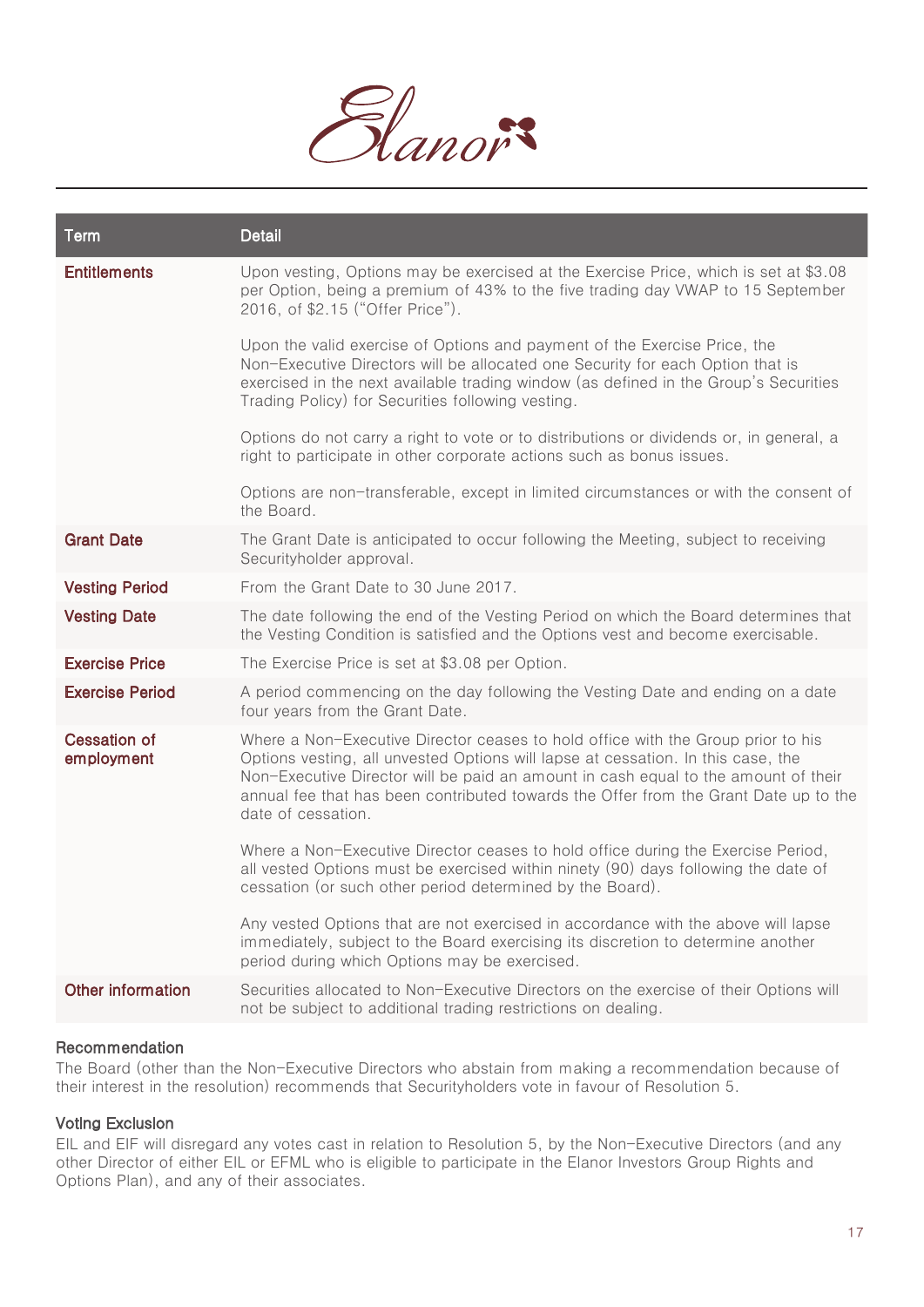

Further, a vote must not be cast on Resolution 5 by any member of the Key Management Personnel ("KMP") of the Group, or a Closely Related Party of any member of the KMP, that is appointed as proxy, if their appointment does not specify the way in which the proxy is to vote.

However, EIL and EIF need not disregard a vote on Resolution 5 (and that person is not prohibited from voting) if the vote is cast by:

- (a) a person identified above as a proxy for a person who is entitled to vote on Resolution 5 and the vote is cast in accordance with the directions on the proxy form; or
- (b) the Chairman of the Meeting (who may be a KMP) as a proxy for a person who is entitled to vote, and the proxy appointment expressly authorises the Chairman to exercise the proxy even if the resolutions is connected, directly or indirectly, with the remuneration of the KMP.

IMPORTANT: IF YOU APPOINT THE CHAIRMAN OF THE MEETING AS YOUR PROXY

If you appoint the Chairman of the AGM as your proxy on Resolution 5 and you do not direct your proxy how to vote on Resolution 5, you will be expressly authorising the Chairman of the AGM to exercise your proxy, even if the resolution is connected, directly or indirectly, with the remuneration of the KMP.

## 7. INFORMATION RELATING TO RESOLUTION 6

#### Grant of Restricted Securities to the Managing Director and Chief Executive Officer

The Group has agreed to grant Restricted Securities (as described below) to the Managing Director and Chief Executive Officer, Mr Glenn Willis, under the Elanor Investors Group Deferred Short Term Incentive Plan (Plan) on the terms and conditions outlined below.

#### Overview of the Plan

The Group established the Plan to enable a portion of executives' annual cash bonus to be delivered as a grant of Restricted Securities in the Group, subject to satisfaction of the relevant vesting conditions over the vesting period.

#### Why is Securityholder approval being sought?

ASX Listing Rule 10.14 requires Securityholder approval in order for a Director to be issued Securities in the Group under an employee incentive scheme.

In order to provide the Board with the flexibility to make the grant to Mr. Glenn Willis using either securities acquired on-market or newly issued securities, as considered appropriate at the time of grant, approval is being sought for the proposed grant of Restricted Securities to Mr. Glenn Willis.

Securityholders are therefore being asked to approve the grant of Restricted Securities, up to a maximum of 700,000 Restricted Securities, to Mr. Glenn Willis under the Elanor Investors Group Deferred Short Term Incentive Plan, on the terms and conditions set out in this Explanatory Statement.

Approval of this resolution will also result in the Restricted Securities granted to Mr. Glenn Willis being an exception to ASX Listing Rule 7.1.

Further details of Mr Glenn Willis' total remuneration package can be found in the Annual Report.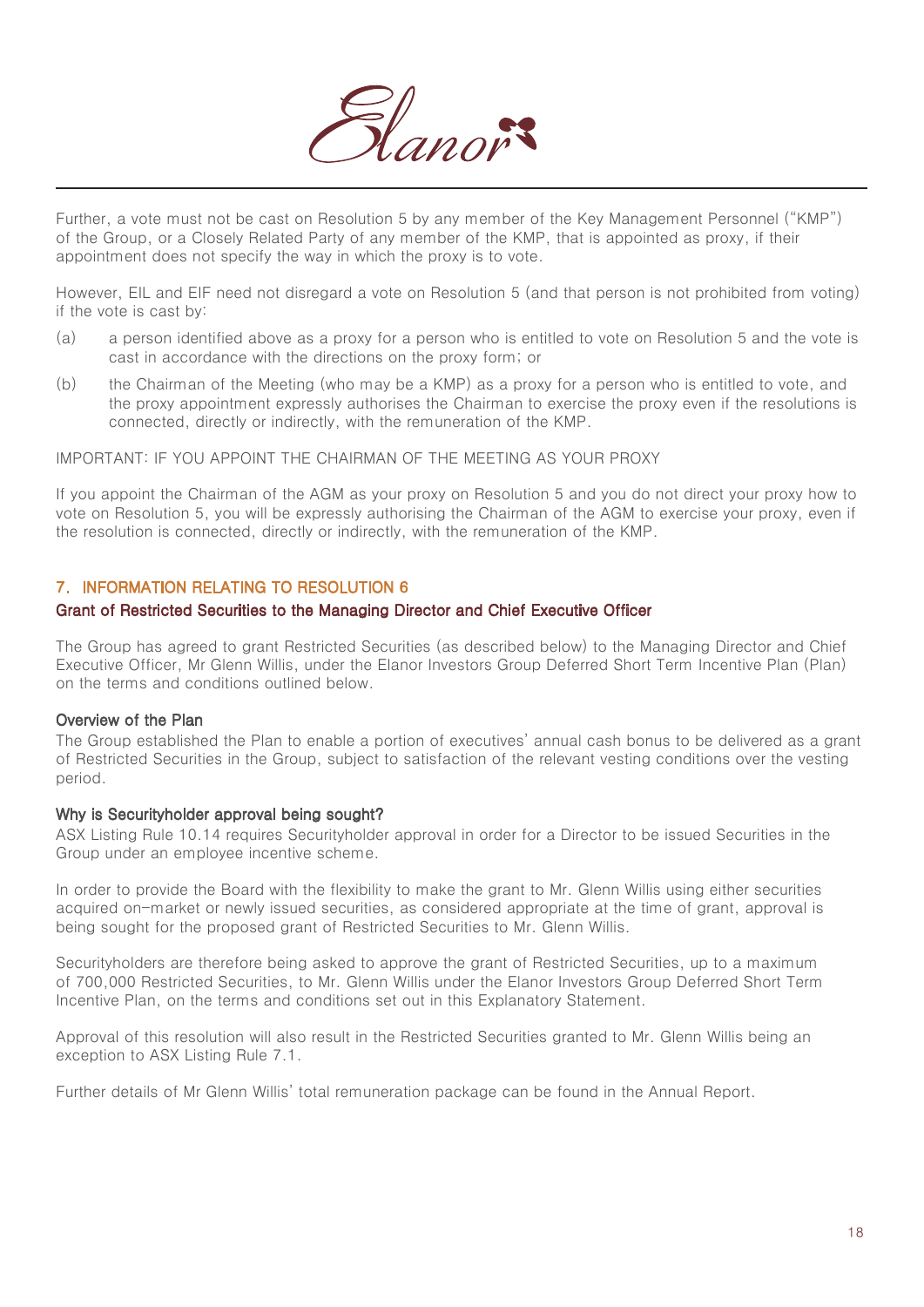

## Key terms of the grant to Mr. Glenn Willis

A brief overview of the key terms of the proposed Restricted Securities grant to Mr. Glenn Willis is set out below.

| Term                                                             | <b>Detail</b>                                                                                                                                                                                                                                                                                                                                                                                                                                                                                            |
|------------------------------------------------------------------|----------------------------------------------------------------------------------------------------------------------------------------------------------------------------------------------------------------------------------------------------------------------------------------------------------------------------------------------------------------------------------------------------------------------------------------------------------------------------------------------------------|
| Details of the<br>proposed Restricted<br><b>Securities grant</b> | The total maximum number of Restricted Securities proposed to be made to<br>Mr. Glenn Willis in relation to the FY17 STI award, is 700,000.                                                                                                                                                                                                                                                                                                                                                              |
|                                                                  | The actual number of Restricted Securities that will be granted to Mr Glenn Willis will<br>be calculated by dividing 50% of his actual FY17 STI award by the volume weighted<br>average price (VWAP) of the Group's securities over the 5 trading days immediately<br>prior to the date of grant. The actual FY17 STI award will be determined by the<br>Board based on their assessment of the Group's profit performance for FY17.<br>Mr. Glenn Willis' actual FY17 STI award has not been determined. |
|                                                                  | The Group may issue new Securities, procure the acquisition of securities on-market<br>or transfer Securities from an employee share trust, in making the grant of Restricted<br>Securities.                                                                                                                                                                                                                                                                                                             |
| <b>Entitlements</b>                                              | Each Restricted Security is a security in the Group that is subject to trading<br>restrictions from the time of allocation until satisfaction of the vesting conditions set<br>out below. Upon vesting, the securities will not be subject to any further restrictions,<br>subject to compliance with the Securities Trading Policy that applies to the Group.                                                                                                                                           |
|                                                                  | Mr. Glenn Willis will be entitled to receive distributions and dividends on the<br>Restricted Securities from the date of grant, including during the vesting period.                                                                                                                                                                                                                                                                                                                                    |
|                                                                  | Restricted Securities are non-transferable, except in limited circumstances or with<br>the consent of the Board.                                                                                                                                                                                                                                                                                                                                                                                         |
|                                                                  | Trading restrictions may be imposed either by way of a holding lock or through use<br>of an employee share trust.                                                                                                                                                                                                                                                                                                                                                                                        |
| Date of grant                                                    | If Securityholder approval is obtained, the Restricted Securities will be granted to<br>Mr. Glenn Willis as soon as practicable after the Board has determined Mr. Glenn<br>Willis' actual FY17 STI award and, in any event, not later than 12 months after<br>the meeting.                                                                                                                                                                                                                              |
| <b>Vesting period</b><br>and conditions                          | Restricted Securities will vest, and no longer be subject to trading restrictions, if<br>Mr. Glenn Willis remains employed by the Group until the end of the two year vesting<br>period, which commences on the date the securities are granted.                                                                                                                                                                                                                                                         |
| Price payable<br>for securities                                  | No amount will be payable in respect of the allocation of Restricted Securities to<br>Mr. Glenn Willis, or on lifting of the trading restrictions.                                                                                                                                                                                                                                                                                                                                                       |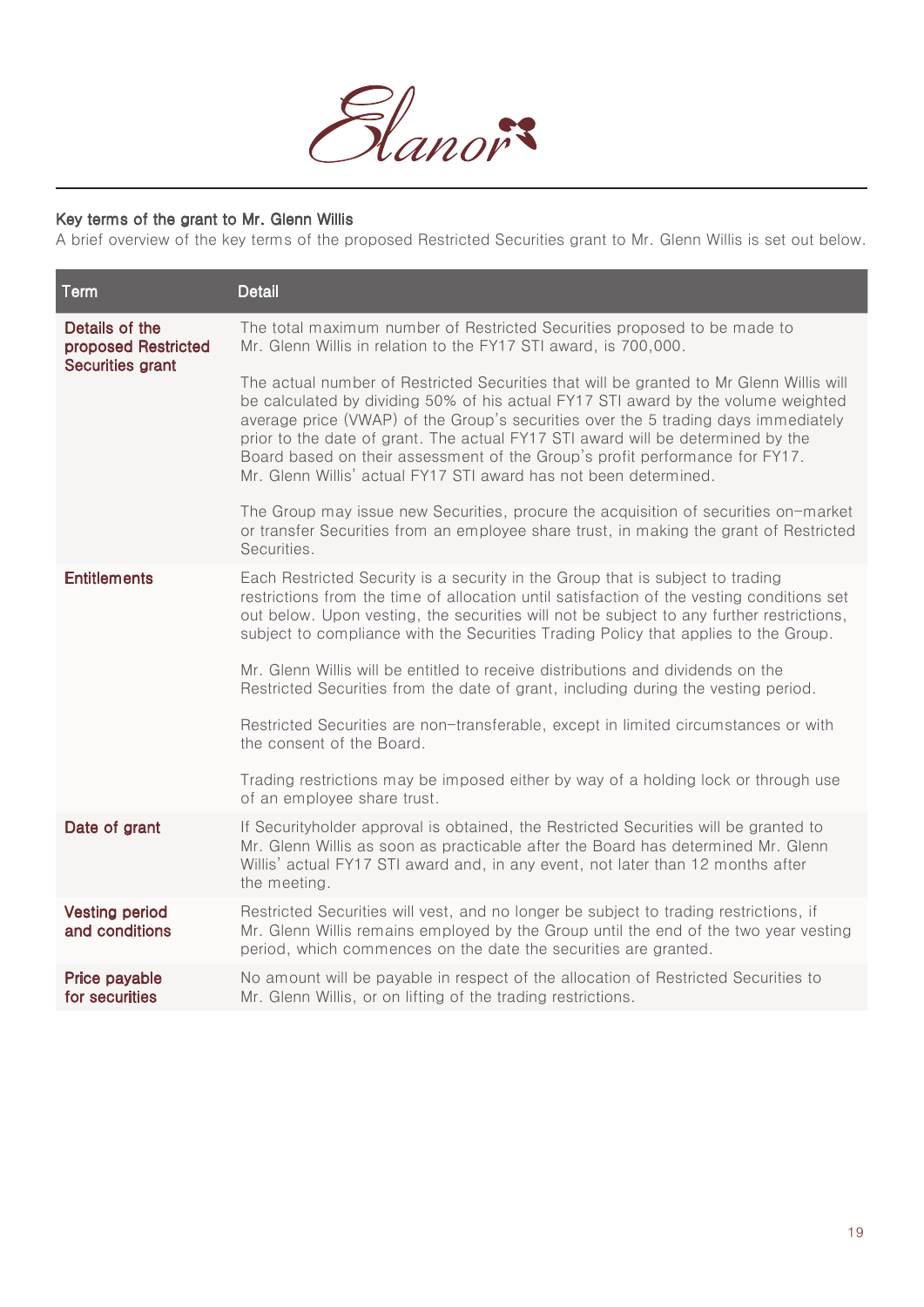

| Term                       | <b>Detail</b>                                                                                                                                                                                                                                                                                                                     |
|----------------------------|-----------------------------------------------------------------------------------------------------------------------------------------------------------------------------------------------------------------------------------------------------------------------------------------------------------------------------------|
| Cessation of<br>employment | Where Mr. Glenn Willis ceases employment with the Group prior to his Restricted<br>Securities vesting, the treatment will depend on the circumstances of his cessation.                                                                                                                                                           |
|                            | Where employment ceases due to resignation or termination for cause (including<br>gross misconduct), all unvested Restricted Securities will lapse at cessation.                                                                                                                                                                  |
|                            | Where employment ceases for any other reason prior to vesting, all unvested<br>Restricted Securities will generally continue on-foot and remain subject to restrictions<br>(i.e. remain restricted until two years from grant).                                                                                                   |
|                            | However, the Board has a broader discretion to apply any other treatment it deems<br>appropriate in the circumstances (including that another number of Restricted<br>Securities may vest either at cessation or at the end of the original vesting date, or<br>that some or all of the Restricted Securities will be forfeited). |
| Other information          | No Director of the Group, other than the Managing Director and Chief Executive<br>Officer, is eligible to participate in the Plan or any other employee incentive scheme<br>of the Company.                                                                                                                                       |
|                            | At the annual general meeting held on 12 November 2015, Securityholders approved<br>the grant of 500,000 Restricted Securities to Mr. Glenn Willis in respect of the FY15<br>financial year.                                                                                                                                      |
|                            | There is also no loan scheme in relation to the grant of Restricted Securities under<br>the Plan.                                                                                                                                                                                                                                 |

#### Recommendation

The Board (other than Mr. Glenn Willis who abstains from making a recommendation because of his interest in the resolution) recommends that Securityholders vote in favour of Resolution 6.

#### Voting Exclusion

EIL and EIF will disregard any votes cast in relation to Resolution 6, by the Managing Director and Chief Executive Officer (being the only Director of either EIL or EFML who is eligible to participate in the Elanor Investors Group Short Term Incentive Plan), and any of his associates.

Further, a vote must not be cast on Resolution 6 by any member of the Key Management Personnel ("KMP") of the Group, or a Closely Related Party of any member of the KMP, that is appointed as proxy, if their appointment does not specify the way in which the proxy is to vote.

However, EIL and EIF need not disregard a vote on Resolution 6 (and that person is not prohibited from voting) if the vote is cast by:

- (a) a person identified above as a proxy for a person who is entitled to vote on Resolution 6 and the vote is cast in accordance with the directions on the proxy form; or
- (b) the Chairman of the Meeting (who may be a KMP) as a proxy for a person who is entitled to vote, and the proxy appointment expressly authorises the Chairman to exercise the proxy even if the resolutions is connected, directly or indirectly, with the remuneration of the KMP.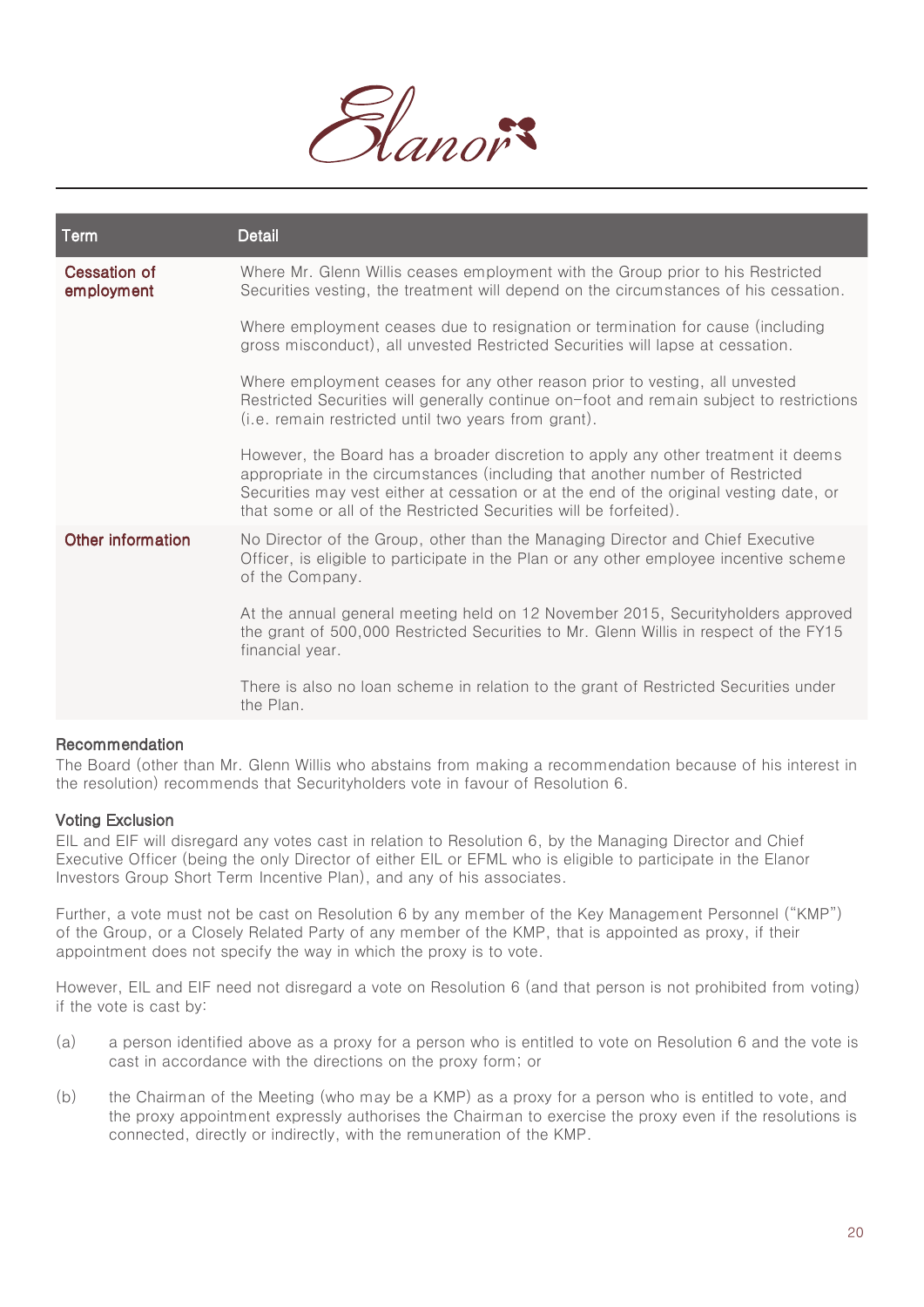

IMPORTANT: IF YOU APPOINT THE CHAIRMAN OF THE MEETING AS YOUR PROXY

If you appoint the Chairman of the AGM as your proxy on Resolution 6 and you do not direct your proxy how to vote on Resolution 6, you will be expressly authorising the Chairman of the AGM to exercise your proxy, even if the resolution is connected, directly or indirectly, with the remuneration of the KMP.

## **Enquiries**

Securityholders may contact Computershare on 1300 850 505 (or if overseas, on +61 (3) 9415 4000) if they have any queries in respect of the matters set out in these documents.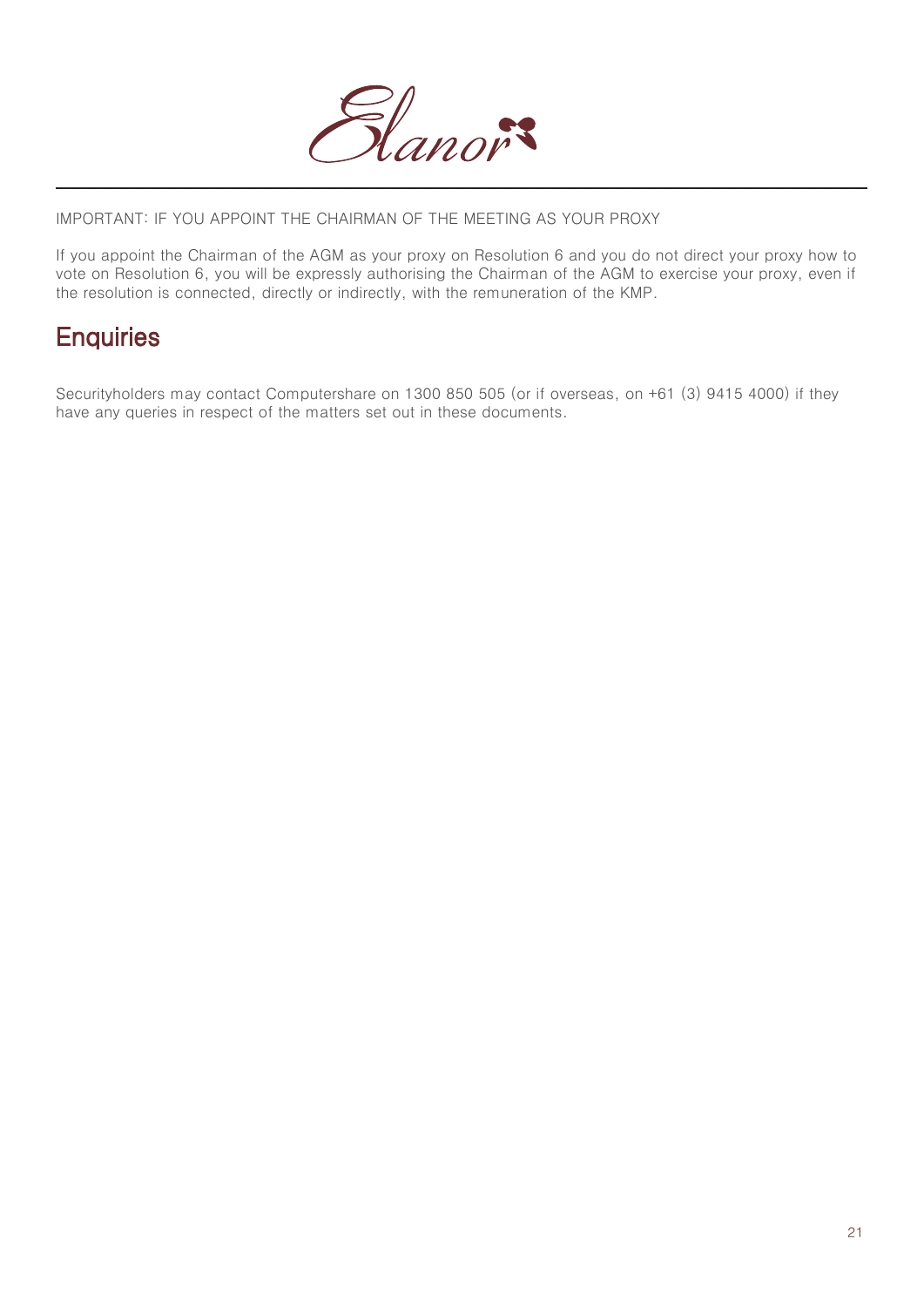

# Defined Terms

In the Notice of Meeting and in this Explanatory Statement, unless the context otherwise requires:

Annual General Meeting or AGM means the general meeting to be held at Computershare, Level 4, 60 Carrington Street Sydney, NSW, 2000 on Thursday 10 November 2016 at 10 am.

ASX means ASX Limited or the securities market which it operates, as the case may be.

Board or Board of Directors means the board of Directors of Elanor.

Closely Related Party means, as defined in the Corporations Act, a closely related party of a member of the Key Management Personnel being:

- (a) a spouse or child of the member; or
- (b) a child of the member's spouse; or
- (c) a dependant of the member or of the member's spouse; or
- (d) anyone else who is one of the member's family and may be expected to influence the member, or be influenced by the member, in the member's dealings with the entity; or
- (e) a company the member controls; or
- (f) a person prescribed by the Corporations Regulations 2001 (Cth).

Constitution means the constitution of Elanor.

**Director** means a Director of Elanor.

**Dollar** or \$ means Australian dollars, the lawful currency of the Commonwealth of Australia.

**Elanor or Group** means, together, Elanor Investors Limited and Elanor Funds Management Limited, as responsible entity of Elanor Investment Fund.

**Equity Securities** has the meaning given in the Listing Rules.

Financial Statements means the financial statements of Elanor for the year ended 30 June 2016.

Key Management Personnel are those people described as Key Management Personnel in Elanor's Remuneration Report and includes all Directors.

Listing Rule means a listing rule of the ASX.

Notice of Meeting or Notice means the notice of meeting for the Annual General Meeting which accompanies this Explanatory Statement.

Security means a fully paid ordinary stapled security in Elanor, comprising a fully paid ordinary share in Elanor Investors Limited and a fully paid unit in Elanor Investment Fund.

Securityholder means a holder of Securities.

VWAP means the volume weighted average price of Elanor's securities.

Singular includes plural and vice versa.